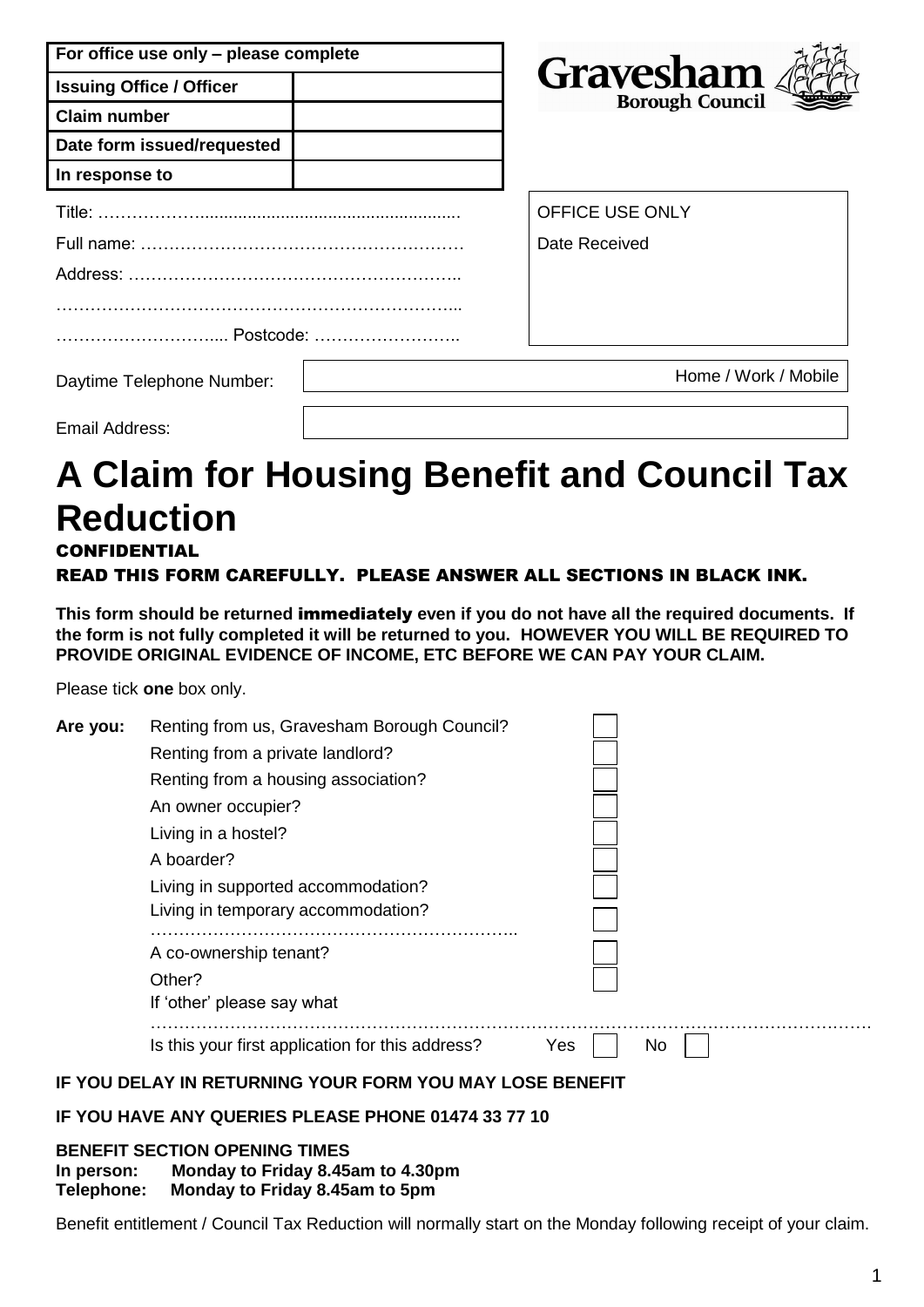# Notes to help you with this form

#### **These notes will help you fill in this form and give you a better understanding of Housing Benefit and Council Tax Reduction.**

### **Who can claim Housing Benefit or Council Tax Reduction?**

Anyone who is on a low income and/or is unemployed and has a liability to pay rent and/or council tax

#### **Filling in the form**

Please answer all the questions.

We are required to ask lots of questions to make sure that you get all the benefits you are entitled to. If you need help filling in this form or you need any advice, please contact Customer Services on **01474 33 77 10**.

**If the form is not filled in properly there will be a delay in your benefit / reduction being paid.**

#### **Returning the form to us If you delay returning your completed form to us you may lose benefit / reduction.**

Documentation in support of your claim can be provided separately. We will contact you for any further information we require to support your claim. We must see original documents – photocopies cannot be accepted. Please make sure that anything you provide has your name and current address on it.

If you need advice, please contact us on **01474 33 77 10**.

#### **What happens when something changes?**

Your benefit will be worked out using the information you have given on this form. If anything changes, for example your income goes up or down, or someone leaves or joins your household, you must tell us immediately in writing. If you are unsure whether a change will affect your claim please tell us anyway.

### WARNING: if you do not give the correct information, or fail to tell us about a change in your circumstances, you may be committing fraud and this may lead to you being prosecuted.

All correspondence should be addressed to: Benefits Section, Gravesham Borough Council, Civic Centre, Windmill Street, Gravesend, Kent DA12 1AU

### **Appeals**

If you think our decision is wrong about the amount of benefit / reduction you have been awarded, you can ask us to look at this again. Details of how and when to do this will be sent with your decision notice.

## Application Checklist

Please note we can only accept **original** documents.

**If you do not provide all of the proof we need we might not be able to pay you any benefit. We will need the same proof for you and your partner, if you have one. We also need proof of income and savings for any other adults living in your home.**

Please do not send valuable items through the post, you can bring them into the Civic Centre. If you require additional advice please phone us on **01474 33 77 10**.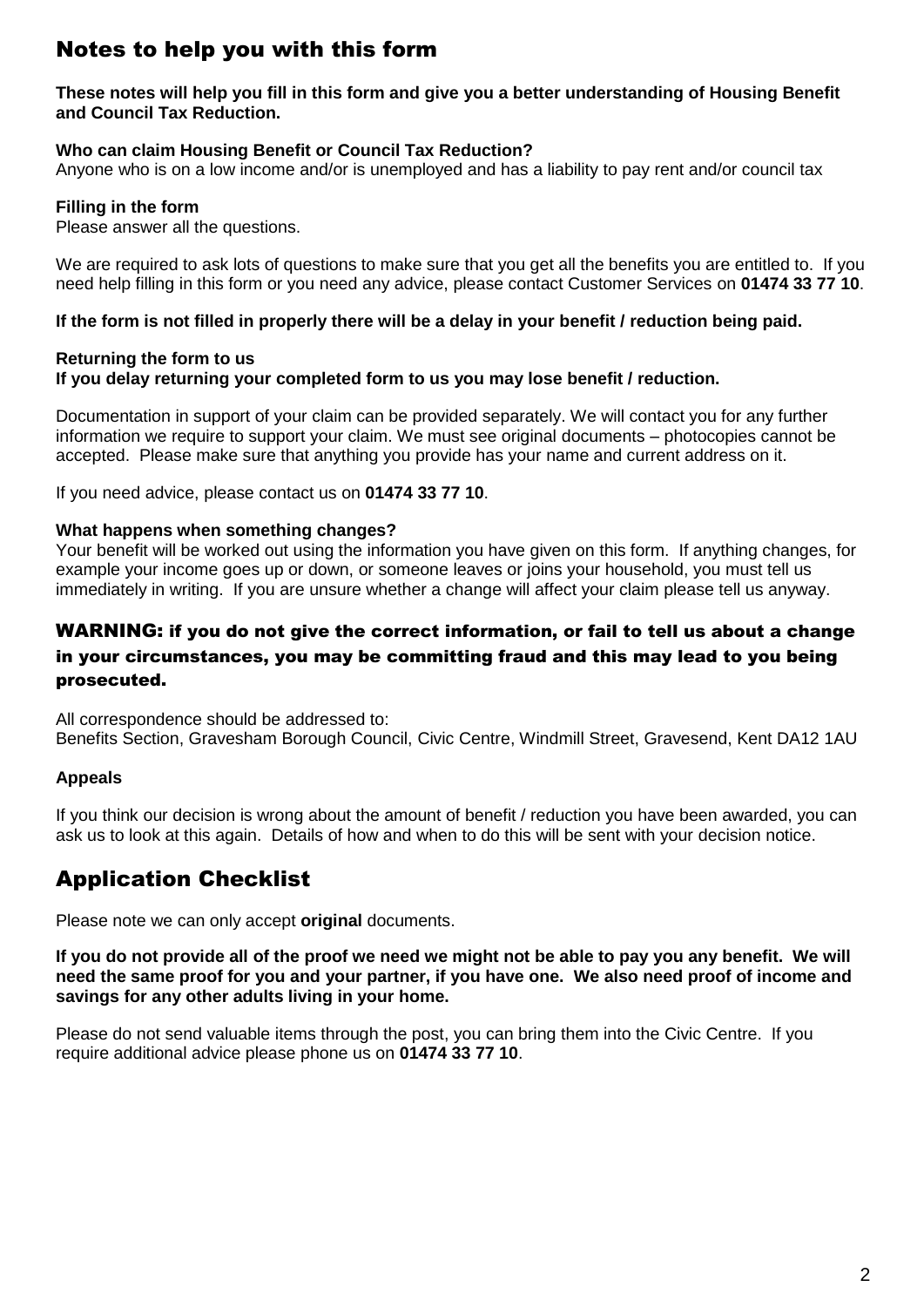# Please tick all evidence that you are providing

| Proof of identity We need to see at least one of these documents for each person in your household.            |
|----------------------------------------------------------------------------------------------------------------|
| <b>Birth certificate</b><br>Marriage certificate<br>Medical card<br>Passport (current and valid)               |
| <b>EEC</b> identity card<br>Driving licence<br>UK residence permit<br>Other - please state                     |
|                                                                                                                |
| National Insurance Number (NINO) We need to see one of these documents for each person.                        |
| Benefit entitlement letter<br>National Insurance Number card<br><b>Pension Service letter</b>                  |
| Payslip with your NINO from current employer<br>Other – please state $\_\_$                                    |
|                                                                                                                |
| <b>Evidence of your address</b> We need to see one of these documents                                          |
| Recent gas or electricity bill or TV Licence showing the address for which you are claiming.                   |
|                                                                                                                |
| Proof of capital, savings and investments                                                                      |
| Post Office books<br><b>ISAs</b><br>Up to date bank / building society statements or passbook                  |
| Certificates for premium bonds<br><b>Shares</b><br><b>Stocks</b><br><b>Unit Trusts</b>                         |
|                                                                                                                |
| National Savings / Index-linked Savings Certificates<br>Other savings - please state.                          |
| Please indicate how many bank/building society accounts you and your partner hold.                             |
|                                                                                                                |
| <b>Proof of earnings</b>                                                                                       |
| Consecutive payslips for you and your partner                                                                  |
| If paid monthly, the last two (2) payslips<br>If paid weekly, the last five (5) payslips                       |
| If paid fortnightly, the last three (3) payslips                                                               |
| If self employed, accounts for the previous financial year or a summary of your trading accounts for the       |
| last six months.                                                                                               |
| Other - please state _____                                                                                     |
| Proof of other income                                                                                          |
| Pension slips from a former employer<br><b>Tax Credit letter</b><br>Board and lodging payments                 |
| Rent payments from another property<br>Student grant / loan<br><b>War Pension letter</b>                       |
|                                                                                                                |
| Court letter showing how much maintenance you are getting.<br>Other income - please state                      |
|                                                                                                                |
| Proof of benefits, allowance or pensions                                                                       |
| Child Benefit letter<br>Letter from Job Centre Plus<br>Letter from the Pension Service                         |
| Other benefits - please state ____                                                                             |
| Proof of private rent and tenancy We need to see one of these documents                                        |
| Your tenancy agreement<br>Letter from your landlord<br>Rent receipts                                           |
|                                                                                                                |
|                                                                                                                |
| Proof of other money paid out                                                                                  |
| Proof of student support payments.<br>Receipts from registered child minders                                   |
|                                                                                                                |
| Proof about other people who live with you<br>Such as proof of their earnings, savings, benefit payments, etc. |
|                                                                                                                |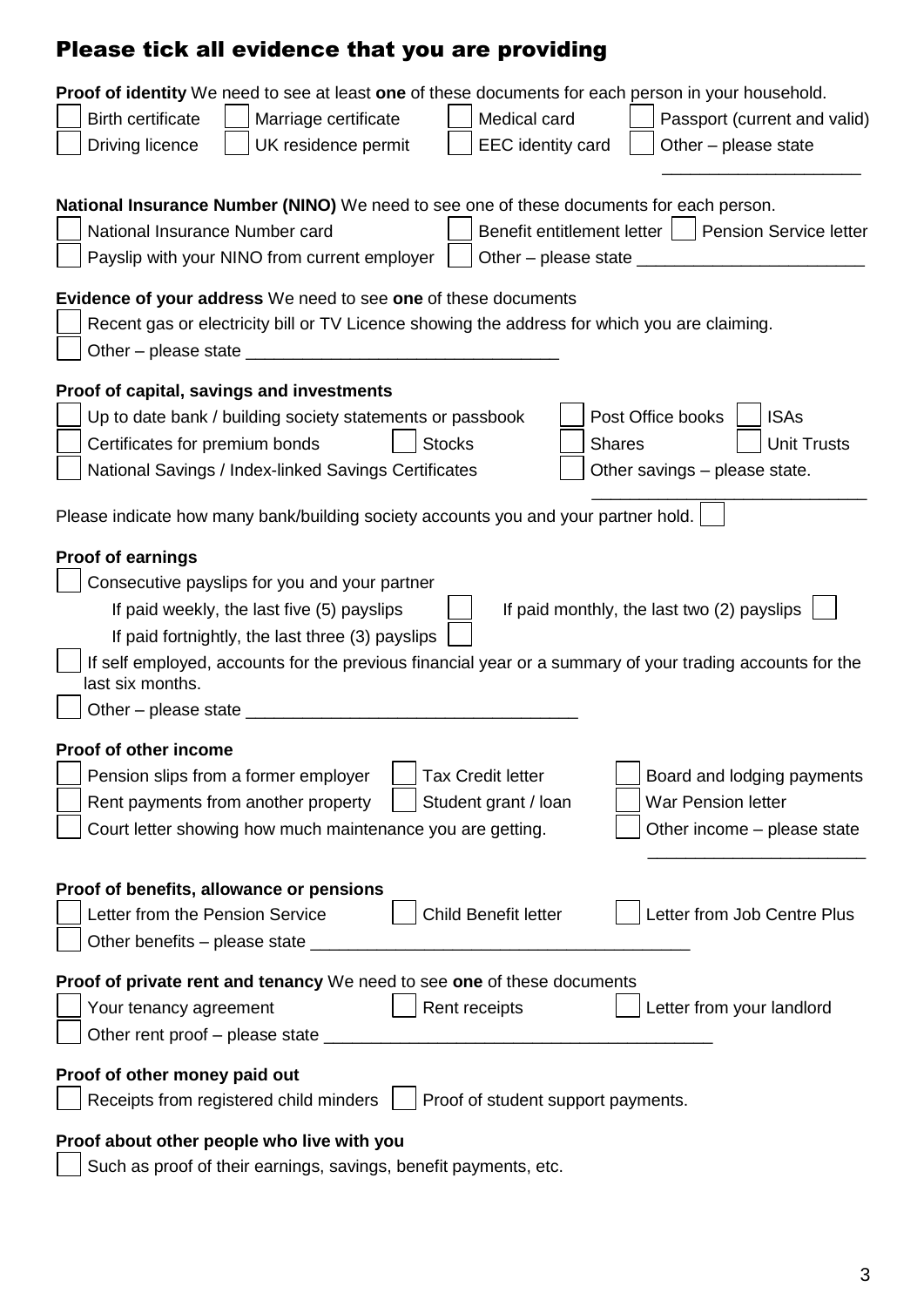# Part 1 About you and your partner

## **YOU MUST COMPLETE THIS SECTION**

**Do you have a partner who normally lives with you? Yes No If 'No', answer all the questions about you. If 'Yes', you must answer all the questions about you and your partner. By partner we mean someone you are married to, have a civil partnership with or live with as if you were married them, or a civil partner or a person you live with as if you are civil partners.**

| partners.                                                                                                                  |                                                                                 |                                                                                 |
|----------------------------------------------------------------------------------------------------------------------------|---------------------------------------------------------------------------------|---------------------------------------------------------------------------------|
|                                                                                                                            | You                                                                             | Your partner                                                                    |
| <b>Title</b> (Mr/Mrs/Miss/Ms/Other)                                                                                        |                                                                                 |                                                                                 |
| Surname or family name                                                                                                     |                                                                                 |                                                                                 |
| <b>First names in full</b>                                                                                                 |                                                                                 |                                                                                 |
| Please tell us of any other<br>names you have used before                                                                  |                                                                                 |                                                                                 |
| Date of birth                                                                                                              |                                                                                 |                                                                                 |
| <b>National Insurance Number</b>                                                                                           |                                                                                 |                                                                                 |
|                                                                                                                            | If you do not know your National<br>Insurance Number, please, tick<br>this box. | If you do not know your National<br>Insurance Number, please, tick<br>this box. |
| Date you moved in to your<br>present home                                                                                  |                                                                                 |                                                                                 |
| Are you the only person in the<br>property over the age of 18?                                                             | <b>Yes</b><br><b>No</b><br>what date?                                           | If 'Yes' from<br>I<br>I                                                         |
| Are you and your partner                                                                                                   | Married<br>Single<br><b>Divorced</b><br>Separated<br>Other<br>Widowed           | Single<br>Married<br><b>Divorced</b><br>Separated<br>Other<br>Widowed           |
|                                                                                                                            | We must see proof of your identity and National Insurance Number.               |                                                                                 |
| Have you or your partner<br>claimed Housing Benefit or<br><b>Council Tax Reduction before?</b><br>When did you last claim? | <b>No</b><br><b>Yes</b><br>Please tell us about it below                        | <b>No</b><br><b>Yes</b><br>Please tell us about it below                        |
| Which council did you claim from?                                                                                          |                                                                                 |                                                                                 |
| What name did you use for the<br>claim?                                                                                    |                                                                                 |                                                                                 |
| What address did you claim for?                                                                                            |                                                                                 |                                                                                 |
|                                                                                                                            |                                                                                 |                                                                                 |
|                                                                                                                            | Postcode                                                                        | Postcode                                                                        |
| If you have moved from this<br>address, have you told the<br>Council that paid your benefit?                               | <b>Yes</b><br>No <sub>1</sub>                                                   | <b>Yes</b><br><b>No</b>                                                         |
| If you or your partner have<br>moved home please tell us                                                                   |                                                                                 |                                                                                 |
| your last address                                                                                                          |                                                                                 |                                                                                 |
|                                                                                                                            | Postcode                                                                        | Postcode                                                                        |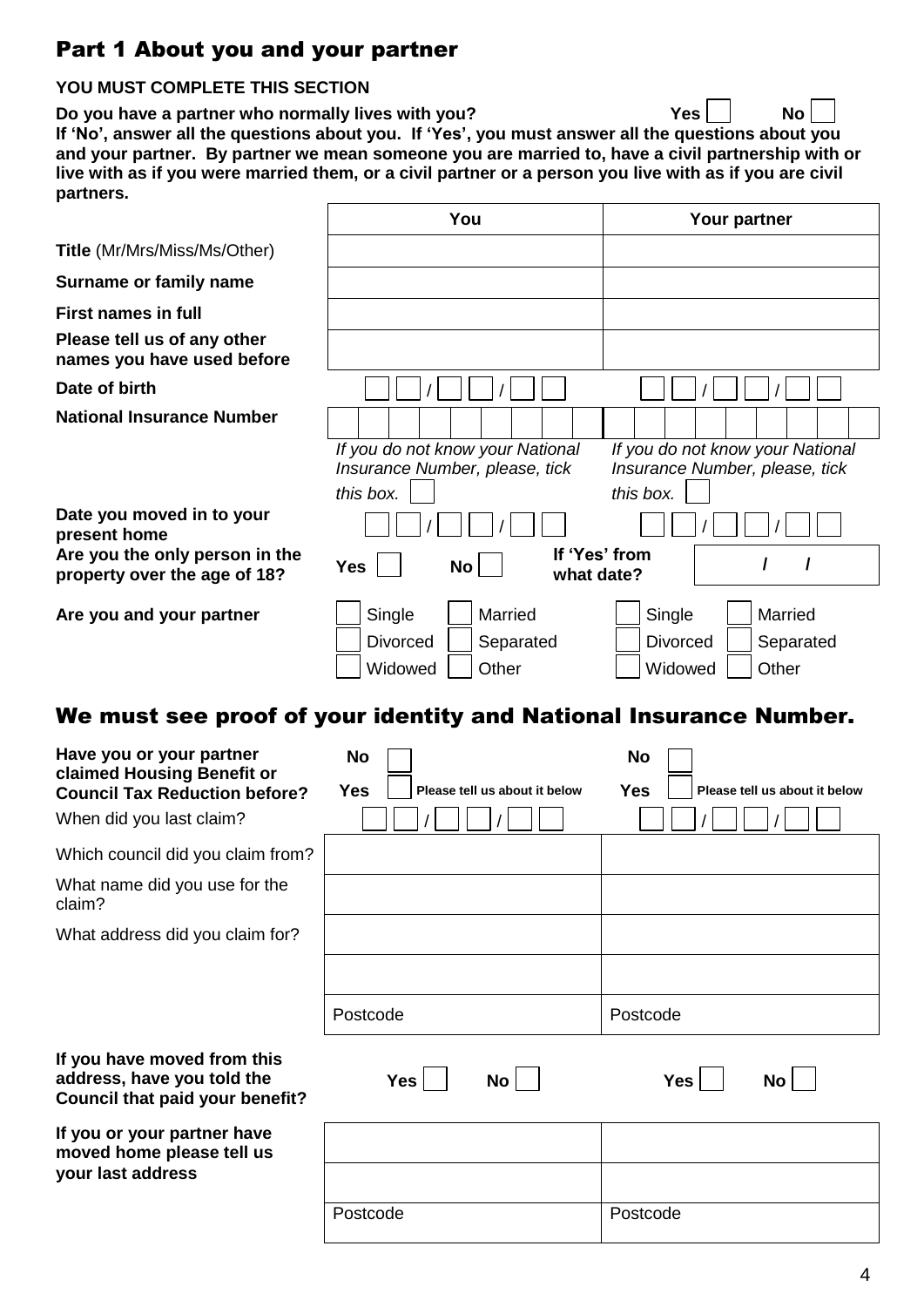| Part 1 About you and your partner continued                                                                                                      |                                                 |           |                                                 |           |  |  |  |
|--------------------------------------------------------------------------------------------------------------------------------------------------|-------------------------------------------------|-----------|-------------------------------------------------|-----------|--|--|--|
| Do you or your partner<br>have to pay rent for both your previous<br>address and new address at the same<br>time? (If yes, we need to see proof) | <b>Yes</b>                                      | <b>No</b> | <b>Yes</b><br><b>No</b>                         |           |  |  |  |
| Was the previous address:                                                                                                                        | Rented<br>Owned<br>If 'other' please state what | Other?    | Rented<br>Owned<br>If 'other' please state what | Other?    |  |  |  |
| ARE YOU OR YOUR PARTNER? (please tick YES or NO for each of the following)                                                                       |                                                 |           |                                                 |           |  |  |  |
|                                                                                                                                                  | You                                             |           | Your partner                                    |           |  |  |  |
| A full time student                                                                                                                              | <b>Yes</b>                                      | <b>No</b> | <b>Yes</b>                                      | <b>No</b> |  |  |  |
| Are you or your partner a<br>company director?<br>If 'yes' please give the name of                                                               | <b>Yes</b>                                      | No        | <b>Yes</b>                                      | <b>No</b> |  |  |  |
| the company.                                                                                                                                     |                                                 |           |                                                 |           |  |  |  |
| An apprentice                                                                                                                                    | <b>Yes</b>                                      | No        | <b>Yes</b>                                      | <b>No</b> |  |  |  |
| A youth trainee                                                                                                                                  | <b>Yes</b>                                      | No        | <b>Yes</b>                                      | <b>No</b> |  |  |  |
| <b>Severely mentally impaired</b>                                                                                                                | <b>Yes</b>                                      | No        | <b>Yes</b>                                      | <b>No</b> |  |  |  |
| <b>Registered blind</b>                                                                                                                          | <b>Yes</b>                                      | <b>No</b> | <b>Yes</b>                                      | <b>No</b> |  |  |  |
| <b>Registration number</b>                                                                                                                       |                                                 |           |                                                 |           |  |  |  |
| <b>Receiving Attendance</b><br><b>Allowance or Disability Living</b><br><b>Allowance, Personal</b><br><b>Independence Payment</b>                | <b>Yes</b>                                      | No        | <b>Yes</b>                                      | <b>No</b> |  |  |  |
| Unable to work because of<br>sickness                                                                                                            | <b>Yes</b>                                      | <b>No</b> | <b>Yes</b>                                      | <b>No</b> |  |  |  |
| If 'yes' from when                                                                                                                               |                                                 |           |                                                 |           |  |  |  |
| In hospital                                                                                                                                      | <b>Yes</b>                                      | No        | <b>Yes</b>                                      | <b>No</b> |  |  |  |
| If 'yes' from when                                                                                                                               |                                                 |           |                                                 |           |  |  |  |
| Discharge date if known                                                                                                                          |                                                 |           |                                                 |           |  |  |  |
| <b>Planning to return home</b>                                                                                                                   | <b>Yes</b>                                      | No        | <b>Yes</b>                                      | <b>No</b> |  |  |  |
| If 'yes' when                                                                                                                                    |                                                 |           |                                                 |           |  |  |  |
| On remand                                                                                                                                        | <b>Yes</b>                                      | No        | <b>Yes</b>                                      | <b>No</b> |  |  |  |
| If 'yes' from when                                                                                                                               |                                                 |           |                                                 |           |  |  |  |
| In legal custody                                                                                                                                 | <b>Yes</b>                                      | No        | <b>Yes</b>                                      | <b>No</b> |  |  |  |
| If 'yes' from when                                                                                                                               |                                                 |           |                                                 |           |  |  |  |
| <b>Planning to return home</b>                                                                                                                   | <b>Yes</b>                                      | No        | <b>Yes</b>                                      | <b>No</b> |  |  |  |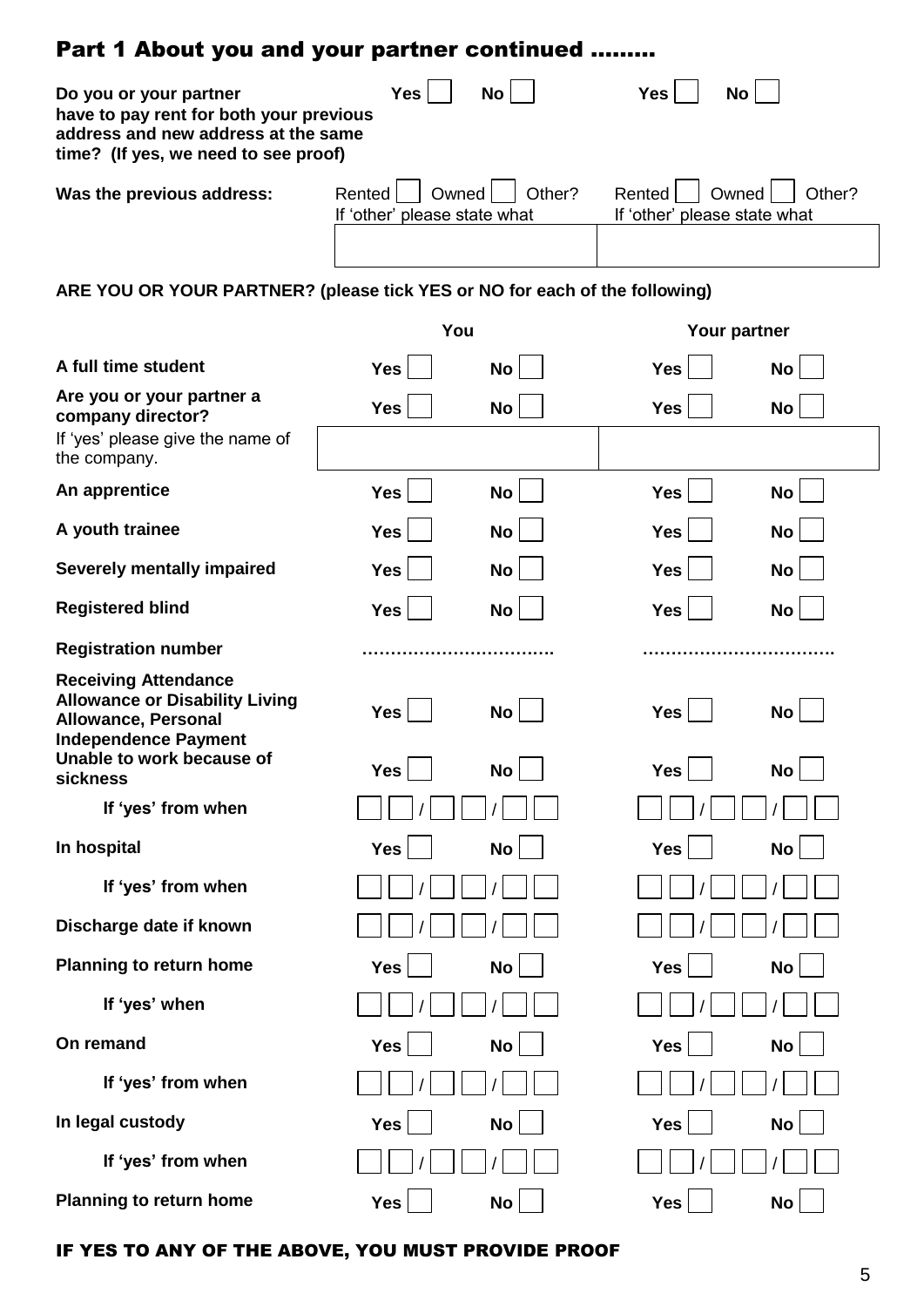# Part 1 About you and your partner continued ………

| Yes <br>No<br>Are you or your partner currently receiving support from Social Services,<br>Shelter, MIND, Crisis, Invicta Advocacy Network, Rethink,<br>our Housing Needs Team or another agency.<br>If 'yes', please provide proof of the support you are receiving from the relevant agency. |                            |                             |                     |                     |  |  |  |
|------------------------------------------------------------------------------------------------------------------------------------------------------------------------------------------------------------------------------------------------------------------------------------------------|----------------------------|-----------------------------|---------------------|---------------------|--|--|--|
| <b>DO YOU OR YOUR PARTNER?</b>                                                                                                                                                                                                                                                                 |                            |                             |                     |                     |  |  |  |
| Have a vehicle from a mobility<br>scheme?                                                                                                                                                                                                                                                      | Yes                        | $\mathsf{No}$               | <b>Yes</b>          | No <sub>1</sub>     |  |  |  |
| Have you or your partner deferred<br>payment of an occupational pension?<br>Does anyone claim Carer's Allowance,                                                                                                                                                                               | Yes                        | $\mathsf{No}$               | <b>Yes</b>          | No                  |  |  |  |
| or the carer element of Universal<br>Credit, for looking after you or your<br>partner?                                                                                                                                                                                                         | <b>Yes</b>                 | <b>No</b>                   | <b>Yes</b>          | <b>No</b>           |  |  |  |
| If 'yes' please tell us the person's name                                                                                                                                                                                                                                                      | <b>Name</b>                |                             | <b>Name</b>         |                     |  |  |  |
| Have you or your partner been told<br>that you are entitled to Carer's<br>Allowance, even if you do not receive<br>it, because you are getting another<br>benefit instead?                                                                                                                     | <b>Yes</b>                 | <b>No</b>                   | <b>Yes</b>          | <b>No</b>           |  |  |  |
| IF YES TO ANY OF THE ABOVE, YOU MUST PROVIDE PROOF                                                                                                                                                                                                                                             |                            |                             |                     |                     |  |  |  |
| <b>Part 2 Immigration Status</b>                                                                                                                                                                                                                                                               |                            | YOU                         |                     | <b>YOUR PARTNER</b> |  |  |  |
| Have you come to live in the UK, Republic of Ireland,                                                                                                                                                                                                                                          |                            | <b>Yes</b>                  | <b>Yes</b>          |                     |  |  |  |
| Channel Islands or the Isle of Man from another country?                                                                                                                                                                                                                                       |                            | No                          | No<br>Go to part 3  | Go to part 3        |  |  |  |
| If 'yes', what date did you arrive?                                                                                                                                                                                                                                                            | YOU<br><b>YOUR PARTNER</b> |                             |                     |                     |  |  |  |
| Please give your reasons for coming to the UK                                                                                                                                                                                                                                                  |                            |                             |                     |                     |  |  |  |
|                                                                                                                                                                                                                                                                                                |                            |                             |                     |                     |  |  |  |
|                                                                                                                                                                                                                                                                                                |                            |                             |                     |                     |  |  |  |
| What is your nationality?                                                                                                                                                                                                                                                                      |                            | Your partner's nationality? |                     |                     |  |  |  |
| Do you or your partner have Indefinite                                                                                                                                                                                                                                                         | YOU                        |                             | <b>YOUR PARTNER</b> |                     |  |  |  |
| Leave to Remain in the UK?                                                                                                                                                                                                                                                                     | <b>Yes</b>                 | <b>No</b>                   | <b>Yes</b>          | No                  |  |  |  |
| Have you or your partner applied for<br>settled status under the EU Settlement<br>Scheme?                                                                                                                                                                                                      | Yes                        | No                          | Yes                 | No                  |  |  |  |
| If yes, please provide proof of the Home Office decision                                                                                                                                                                                                                                       |                            |                             |                     |                     |  |  |  |
| If no, please give your reasons below. If you need more space please use the box on page 23.                                                                                                                                                                                                   |                            |                             |                     |                     |  |  |  |
|                                                                                                                                                                                                                                                                                                |                            |                             |                     |                     |  |  |  |

You must provide proof that you are permitted to remain in this country. It may be necessary for us to contact the Home Office to verify this information.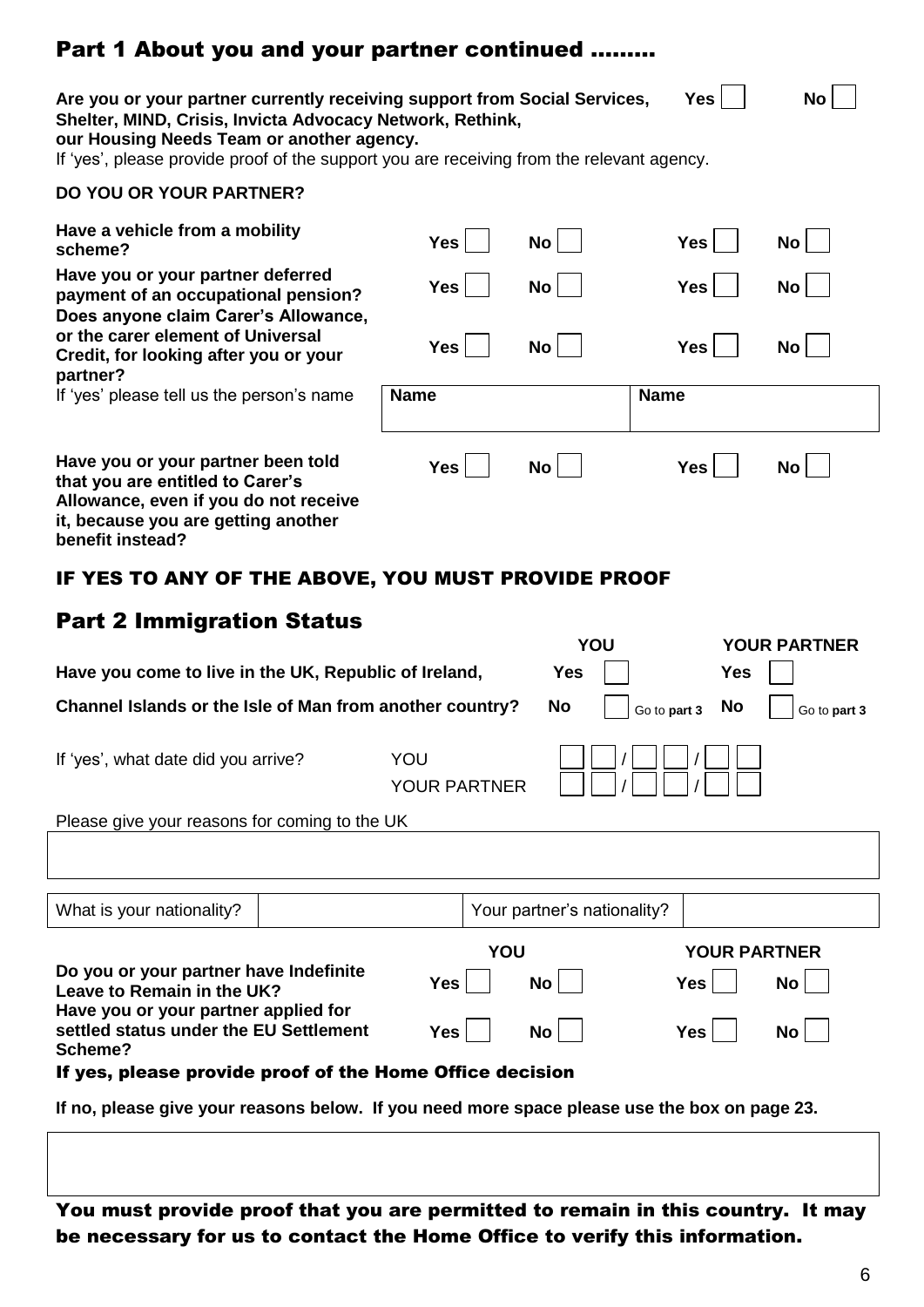# Part 3 About Children

We need to know about any children in your household you receive **child benefit** for.

| Are there any children in your household?                                                                                                                                                                                       |                                                                                                                               |     | <b>Yes</b>                        | <b>No</b>       |                                    | Go to Part 4            |  |
|---------------------------------------------------------------------------------------------------------------------------------------------------------------------------------------------------------------------------------|-------------------------------------------------------------------------------------------------------------------------------|-----|-----------------------------------|-----------------|------------------------------------|-------------------------|--|
| Surname                                                                                                                                                                                                                         | <b>First Names</b>                                                                                                            |     | Date of Birth                     | Male/<br>Female |                                    | Is your child           |  |
|                                                                                                                                                                                                                                 |                                                                                                                               | Age |                                   | (M/F)           | <b>Disabled</b><br>Yes/No          | <b>Blind</b><br>Yes/No  |  |
|                                                                                                                                                                                                                                 |                                                                                                                               |     |                                   |                 |                                    |                         |  |
|                                                                                                                                                                                                                                 |                                                                                                                               |     |                                   |                 |                                    |                         |  |
|                                                                                                                                                                                                                                 |                                                                                                                               |     |                                   |                 |                                    |                         |  |
|                                                                                                                                                                                                                                 |                                                                                                                               |     |                                   |                 |                                    |                         |  |
|                                                                                                                                                                                                                                 |                                                                                                                               |     |                                   |                 |                                    |                         |  |
|                                                                                                                                                                                                                                 | <b>Yes</b><br><b>No</b><br>Do you or your partner receive Disability Living Allowance for any<br>of the children named above? |     |                                   |                 |                                    |                         |  |
| If 'yes', please tell us the name of the child and provide proof.                                                                                                                                                               |                                                                                                                               |     |                                   |                 |                                    |                         |  |
| Have you been advised that Child Benefit is due to stop for any of the<br>children you have mentioned above?                                                                                                                    |                                                                                                                               |     |                                   |                 | <b>Yes</b>                         | <b>No</b>               |  |
| If 'yes', please tell us the name of the child and when it is going to stop.                                                                                                                                                    |                                                                                                                               |     |                                   |                 |                                    |                         |  |
| Child's name                                                                                                                                                                                                                    |                                                                                                                               |     | Date child benefit<br>is stopping |                 |                                    |                         |  |
| Please provide the letter you have received confirming the date child benefit is due to stop.                                                                                                                                   |                                                                                                                               |     |                                   |                 |                                    |                         |  |
| <b>CHILDCARE COSTS</b><br>Do you, or your partner, pay any childminding costs to a registered<br>childminder, a nursery or an after-school club?                                                                                |                                                                                                                               |     |                                   |                 | $Yes$ $\Box$                       | $\mathsf{No} \bigsqcup$ |  |
| If 'yes', please supply the following:                                                                                                                                                                                          |                                                                                                                               |     |                                   |                 |                                    |                         |  |
| (i) Name of Registered Childminder/Nursery                                                                                                                                                                                      |                                                                                                                               |     |                                   |                 |                                    |                         |  |
| (ii) Address of Registered Childminder/Nursery                                                                                                                                                                                  |                                                                                                                               |     |                                   |                 |                                    |                         |  |
| (iii) Provide current certificate or complete OFSTED<br>registration number held by Childminder/Nursery<br>(iv) Receipts from your childcare provider to show how much you have paid in childcare costs in the last 4<br>weeks. |                                                                                                                               |     |                                   |                 |                                    |                         |  |
| <b>STUDENT GRANT PAYMENTS</b>                                                                                                                                                                                                   |                                                                                                                               |     |                                   |                 |                                    |                         |  |
| Do you or your partner pay any money to a son or daughter<br>aged under 25 who is a student?                                                                                                                                    |                                                                                                                               |     |                                   |                 | <b>Yes</b>                         | <b>No</b>               |  |
| If 'yes', how much do you pay?                                                                                                                                                                                                  |                                                                                                                               | £   | delete)                           |                 | weekly, monthly, 4 weekly, (please |                         |  |
| You must provide proof of these payments or indicate them on any bank<br>statements which you are supplying.                                                                                                                    |                                                                                                                               |     |                                   |                 |                                    |                         |  |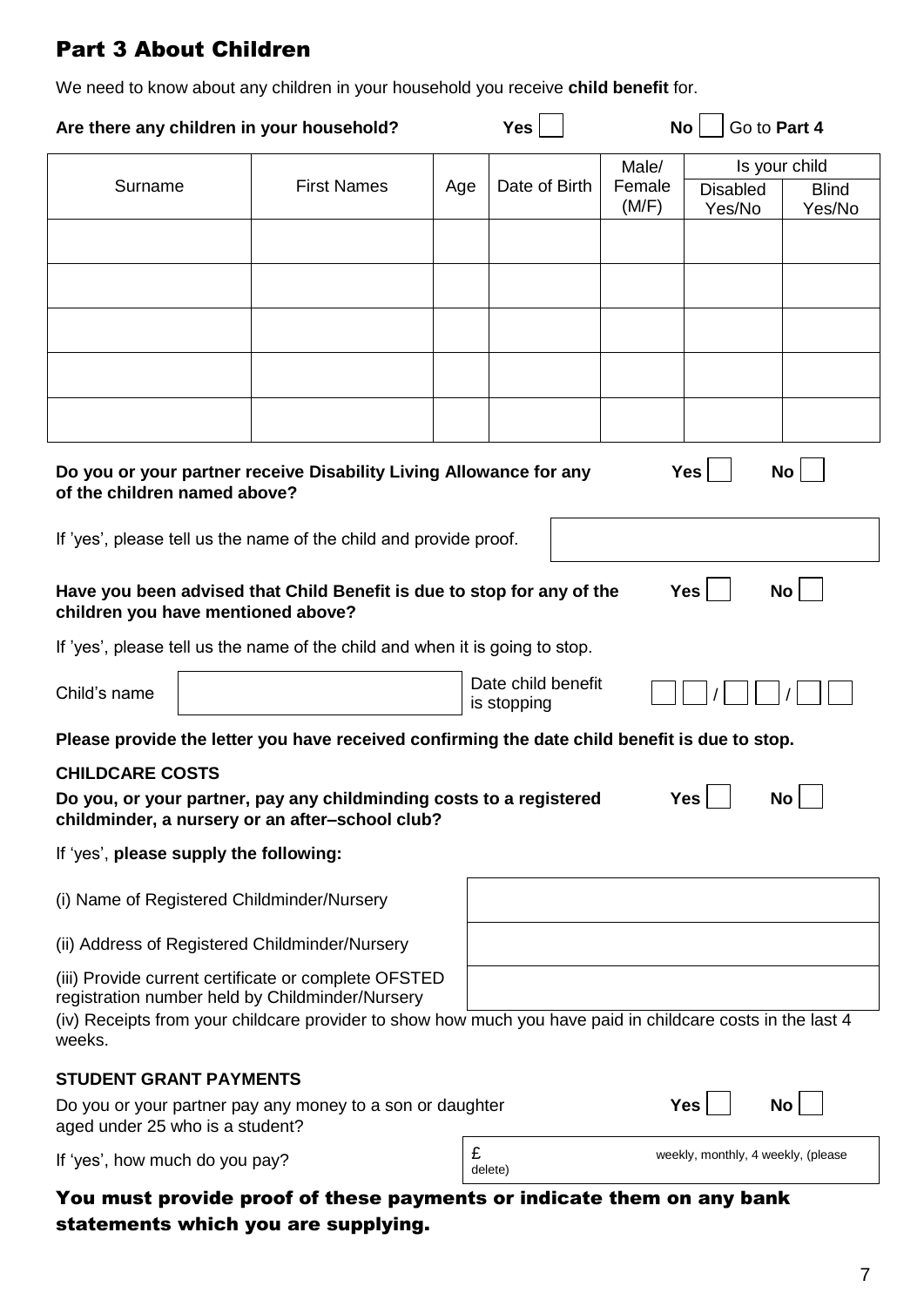## Part 4 About other people who live with you

**Are there any other people living with you that**  $Yes$  **| No | Go to Part 5 you have not already told us about on this form?**

This should include joint tenants and members of their household.

If 'yes', please tell us about them below.

| Surname | <b>First Names</b> | National<br>Insurance<br>Number | Relationship<br>to you | Date of<br><b>Birth</b> | If working state<br>gross weekly<br>pay and<br>number of<br>hours worked | Other<br>income<br>details |
|---------|--------------------|---------------------------------|------------------------|-------------------------|--------------------------------------------------------------------------|----------------------------|
|         |                    |                                 |                        |                         |                                                                          |                            |
|         |                    |                                 |                        |                         |                                                                          |                            |
|         |                    |                                 |                        |                         |                                                                          |                            |
|         |                    |                                 |                        |                         |                                                                          |                            |
|         |                    |                                 |                        |                         |                                                                          |                            |

### Evidence of income from any source must be provided.

If anyone listed above is working, we must see their last five weekly, three fortnightly or two monthly wage slips. If you do not provide these, it may affect the amount that we can pay you.

#### Are any of the people mentioned above living together as a couple? Yes **Yes**

| If 'yes', please give details | Is the partner of |
|-------------------------------|-------------------|
|                               | Is the partner of |
|                               | Is the partner of |

### **Do any of the people mentioned above pay you rent? If yes, please confirm how much you receive.**

| Name                                                                                |                                                     | How much?    |                  | How often? |  |
|-------------------------------------------------------------------------------------|-----------------------------------------------------|--------------|------------------|------------|--|
|                                                                                     |                                                     |              |                  |            |  |
|                                                                                     |                                                     |              |                  |            |  |
|                                                                                     |                                                     |              |                  |            |  |
| No<br>Is anyone in your home in full-time education or on a training course?<br>Yes |                                                     |              |                  |            |  |
| If 'yes', who is this?                                                              | You                                                 | Your partner | Any other person |            |  |
| Name of person                                                                      |                                                     |              |                  |            |  |
| Type of course                                                                      |                                                     |              |                  |            |  |
| Is it a Youth Training course?                                                      |                                                     |              | <b>Yes</b>       | No         |  |
| placement?                                                                          | What is the name of the College, Training Centre or |              |                  |            |  |
| How many hours per week is the course for?                                          |                                                     |              |                  |            |  |

### You must provide proof from the College, Training Centre or Training provider.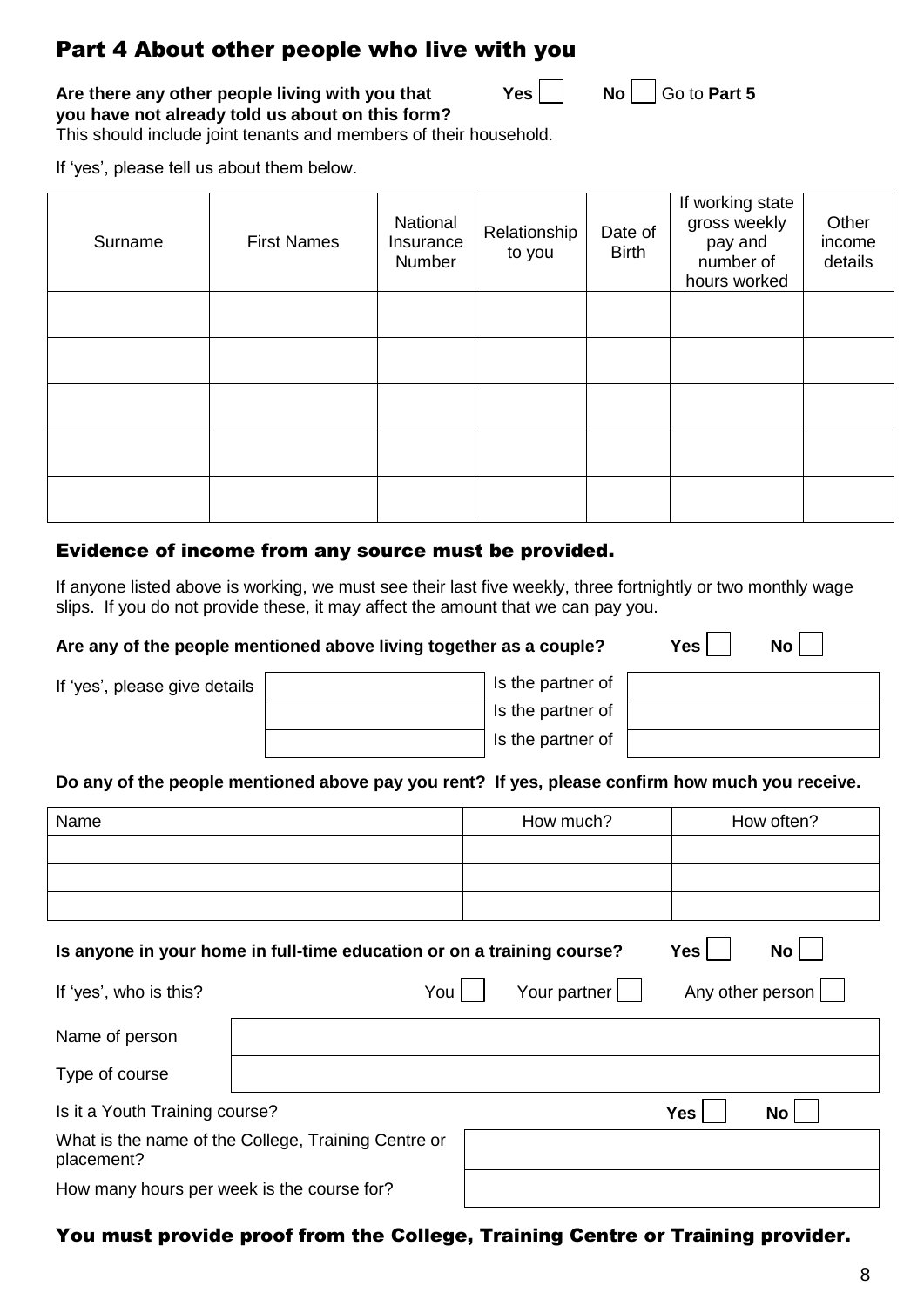# Part 5 Benefits and Allowances

**Do you or your partner get any of the following?** Please tick the appropriate boxes.

 **If 'yes', how much per week? Have you or your partner had any redundancy money in the past 12 months?**

|                                                                                |   | You        |           |   | Your partner |           |
|--------------------------------------------------------------------------------|---|------------|-----------|---|--------------|-----------|
| <b>Income Support or income-based</b><br><b>Job Seekers Allowance?</b>         |   | <b>Yes</b> | No        |   | <b>Yes</b>   | No        |
| <b>Attendance Allowance?</b>                                                   |   | <b>Yes</b> | No        |   | <b>Yes</b>   | No        |
| If 'yes', how much per week?                                                   | £ |            |           | £ |              |           |
| <b>Disability Living Allowance care</b><br>component?                          |   | Yes        | No        |   | <b>Yes</b>   | No        |
| If 'yes', how much per week?                                                   | £ |            |           | £ |              |           |
| <b>Disability Living Allowance</b><br>mobility component?                      |   | <b>Yes</b> | <b>No</b> |   | <b>Yes</b>   | No        |
| If 'yes', how much per week?                                                   | £ |            |           | £ |              |           |
| <b>Personal Independence Payment</b><br>daily living component?                |   | <b>Yes</b> | <b>No</b> |   | <b>Yes</b>   | <b>No</b> |
| If 'yes', how much per week?                                                   | £ |            |           | £ |              |           |
| <b>Personal Independence Payment</b><br>mobility component?                    |   | Yes        | <b>No</b> |   | Yes          | <b>No</b> |
| If 'yes', how much per week?                                                   | £ |            |           | £ |              |           |
| Have you or your partner had any<br>redundancy money in the past 12<br>maniha? |   | <b>Yes</b> | <b>No</b> |   | <b>Yes</b>   | <b>No</b> |

### If 'yes', please provide proof of how much is received and the date you received it from.

### **New benefits or income**

| Are you or your partner waiting to<br>hear about any benefit or income<br>you have applied for? | <b>No</b><br><b>Yes</b> | No<br>Yes l |
|-------------------------------------------------------------------------------------------------|-------------------------|-------------|
| If 'yes' please tell us which benefit<br>or income and the date                                 |                         |             |
| you or your partner claimed it.                                                                 |                         |             |

### You will need to provide the award letter when you receive it.

| Does anyone owe money to you or<br>your partner?             |   | <b>Yes</b> | <b>No</b> | <b>Yes</b> | No |
|--------------------------------------------------------------|---|------------|-----------|------------|----|
| What is the money for?                                       |   |            |           |            |    |
| How much?                                                    | £ |            |           | £          |    |
| Who is it owed to?                                           |   |            |           |            |    |
| Are you expecting to get any<br>money in the next 12 months? |   |            |           |            |    |

For example, a redundancy payment or a payment instead of notice for holiday. If 'yes', tell us about it below. You will need to provide proof of the money you or your partner are owed.

#### **What is the money for?**

How much? **£ £**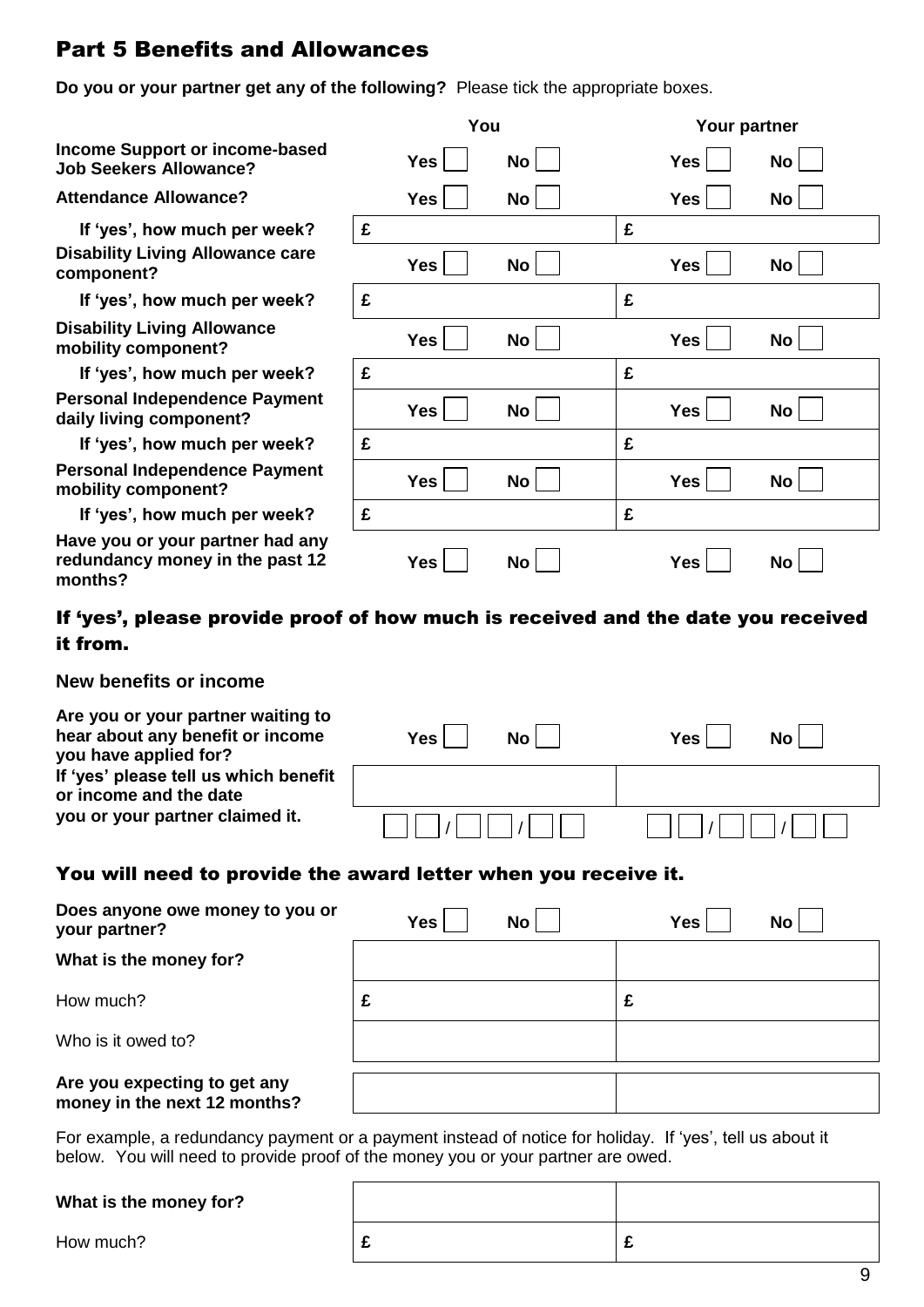# Part 5 Benefits and Allowances continued…………

### **Please list all income for you and your partner below.**

Read the list of incomes below and tell us about any you or your partner are receiving now or have claimed.

Please state the amount you are entitled to receive before deductions and how often you receive it. i.e. weekly, 4 weekly, monthly, etc.

- 
- Armed Forces Independence In Work Credit  **Rental Income**
- 
- 
- 
- Charitable or voluntary **Disablement Benefit Charitable or voluntary** Disablement Benefit
- 
- 
- 
- 
- 
- 
- Any other benefit or income not listed above
- Adoption Pay **Callowance Contain Contain Contains Allowance Contains Pensions** 
	-
	-
	-
- Carer's Allowance **1988 1988** Industrial Disablement Pension **•** Statutory Maternity Pay
	-
- payment or any other income . Maintenance or Child Support . Student grant or loan you receive on a regular for you, your partner or any of <br>
Fips or bonuses you receive basis the children stated on this form on a regular basis basis
- Child Benefit **Child Benefit Maternity Allowance Child Benefit Maternity Allowance Training Allowance**
- Child Tax Credit **Child Tax Credit Child Tax Credit 1** 
	-
	-
- Employment and Support Pension Credit (including Pension
- Fostering Allowance **Payment** Payment **COVID-10** Payment **Payment Working Tax Credit**
- 
- 
- Payment **Incapacity Benefit Conserverse Severe Disablement Allowance Conserverse Conserverse Conserverse Conserverse Conserverse Conserverse Conserverse Conserverse Conserverse Conserverse Conserverse Conserverse Conse**
- Bereavement Allowance **•** Industrial Death Benefit **•** State Retirement Pension
	-
- Cash payments **Cash payments Industrial Injuries Cash payments Payments Cash payments** 
	-
	-
	-
	-
	-
- Contribution-based Occupational Pensions War Disablement Benefit
- Jobseeker's Allowance Payment from boarders War Pension or War Widow's
- Allowance **Savings Credit** Savings Credit **System Server's Benefit COVID-00 Widow's or Widower's Benefit**
- Former Work Pension Personal Independence Widowed Parent's Allowance
	-

**If you do not tell us about all your income, you may have to pay back some or all of the benefit later, and you may be committing fraud.**

| Type of income you receive | Received by who | <b>Amount received</b> | How often |
|----------------------------|-----------------|------------------------|-----------|
| Example: work pension      | partner         | £56.86                 | monthly   |
|                            |                 |                        |           |
|                            |                 |                        |           |
|                            |                 |                        |           |
|                            |                 |                        |           |
|                            |                 |                        |           |
|                            |                 |                        |           |
|                            |                 |                        |           |
|                            |                 |                        |           |
|                            |                 |                        |           |

We must see evidence of any income coming in before we can decide how much benefit we can pay you.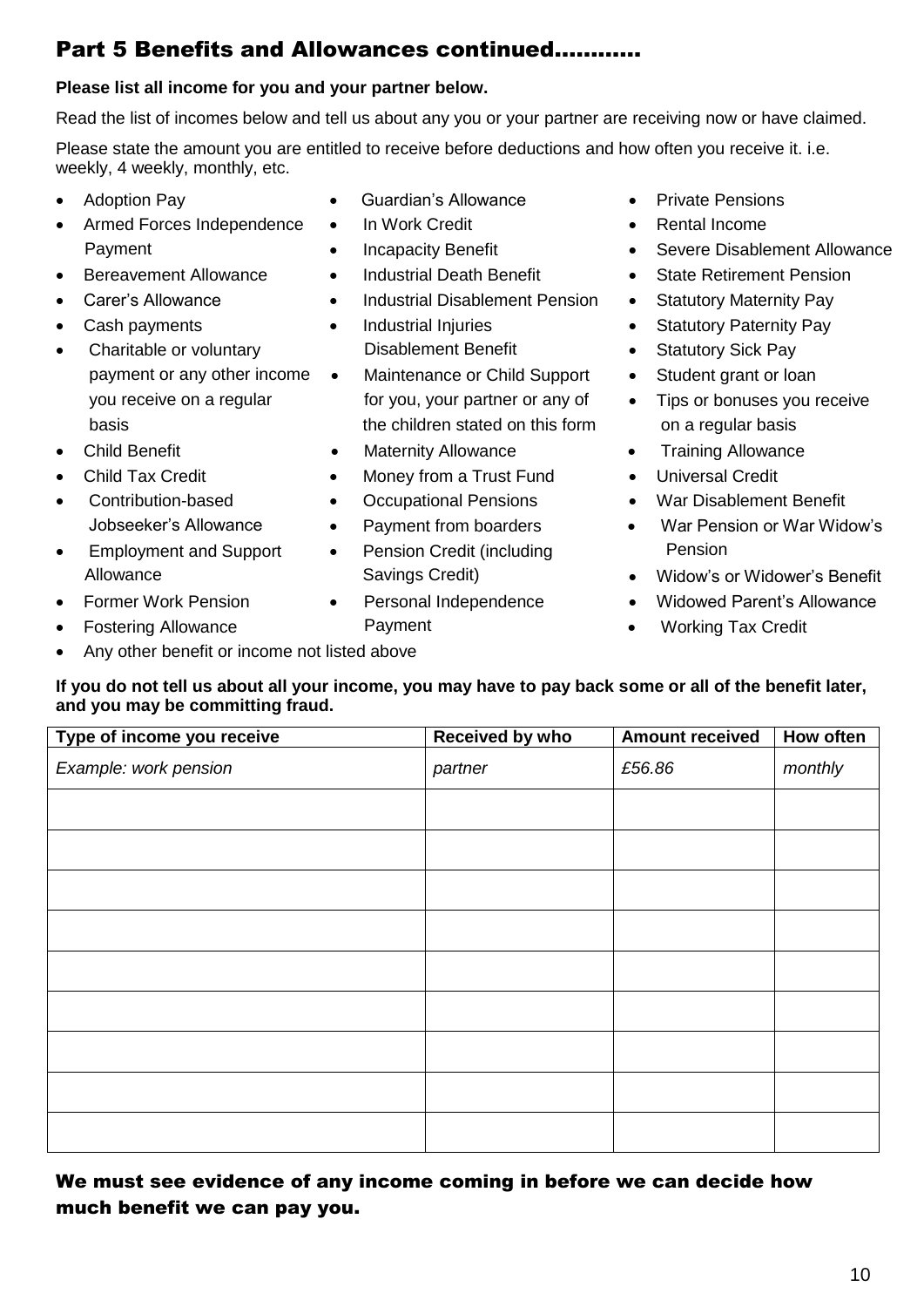## Part 6 Work and earnings

| Do you or your partner do any work, regardless of the hours<br>worked or whether you are paid?                           |                           | <b>Yes</b><br><b>No</b><br>Go to part 7 |
|--------------------------------------------------------------------------------------------------------------------------|---------------------------|-----------------------------------------|
|                                                                                                                          | You                       | Your partner                            |
| What kind of work do you do?                                                                                             |                           |                                         |
| <b>Name of Employer</b>                                                                                                  |                           |                                         |
| <b>Address of Employer</b>                                                                                               |                           |                                         |
| When did you start this job?                                                                                             |                           |                                         |
| How many hours do you work per<br>week?                                                                                  |                           |                                         |
| Is the job permanent?                                                                                                    | <b>No</b><br><b>Yes</b>   | <b>Yes</b><br><b>No</b>                 |
| If no, when will it end?                                                                                                 |                           |                                         |
| Payroll/Employee/staff number                                                                                            |                           |                                         |
| Total gross pay before deductions,<br>including overtime (indicate whether<br>weekly, monthly or other).                 | £<br>Weekly/monthly/other | £<br>Weekly/monthly/other               |
| How are your wages paid?<br>e.g. cash, cheque, direct to bank<br>account.                                                |                           |                                         |
| How often do you get paid?<br>e.g., calendar monthly, 4 weekly<br>or weekly.                                             |                           |                                         |
| If you expect your earnings to<br>change please tell us when and why.                                                    |                           |                                         |
| Are you paying into a private<br>pension scheme? Please provide<br>proof.                                                | <b>Yes</b><br>No          | <b>Yes</b><br>No <sub>1</sub>           |
| Are you getting Statutory Sick Pay,<br><b>Maternity Pay, Paternity Pay or</b><br><b>Adoption Pay from your employer?</b> | <b>Yes</b><br>No          | <b>Yes</b><br>No                        |
| If 'Yes', when do you expect to<br>return to work?                                                                       |                           |                                         |
| Do you or your partner have any<br>other jobs?                                                                           | <b>Yes</b><br><b>No</b>   | <b>Yes</b><br><b>No</b>                 |

If 'yes' please give full details in the space provided on page 23 of this form

### You must tell us straight away if your earnings change, this includes any periods of overtime or if you earn more or less than usual.

If you have recently started work and do not have any payslips, please ask for a Certificate of Earnings from Employment. Your employer will need to complete this form and return it to us.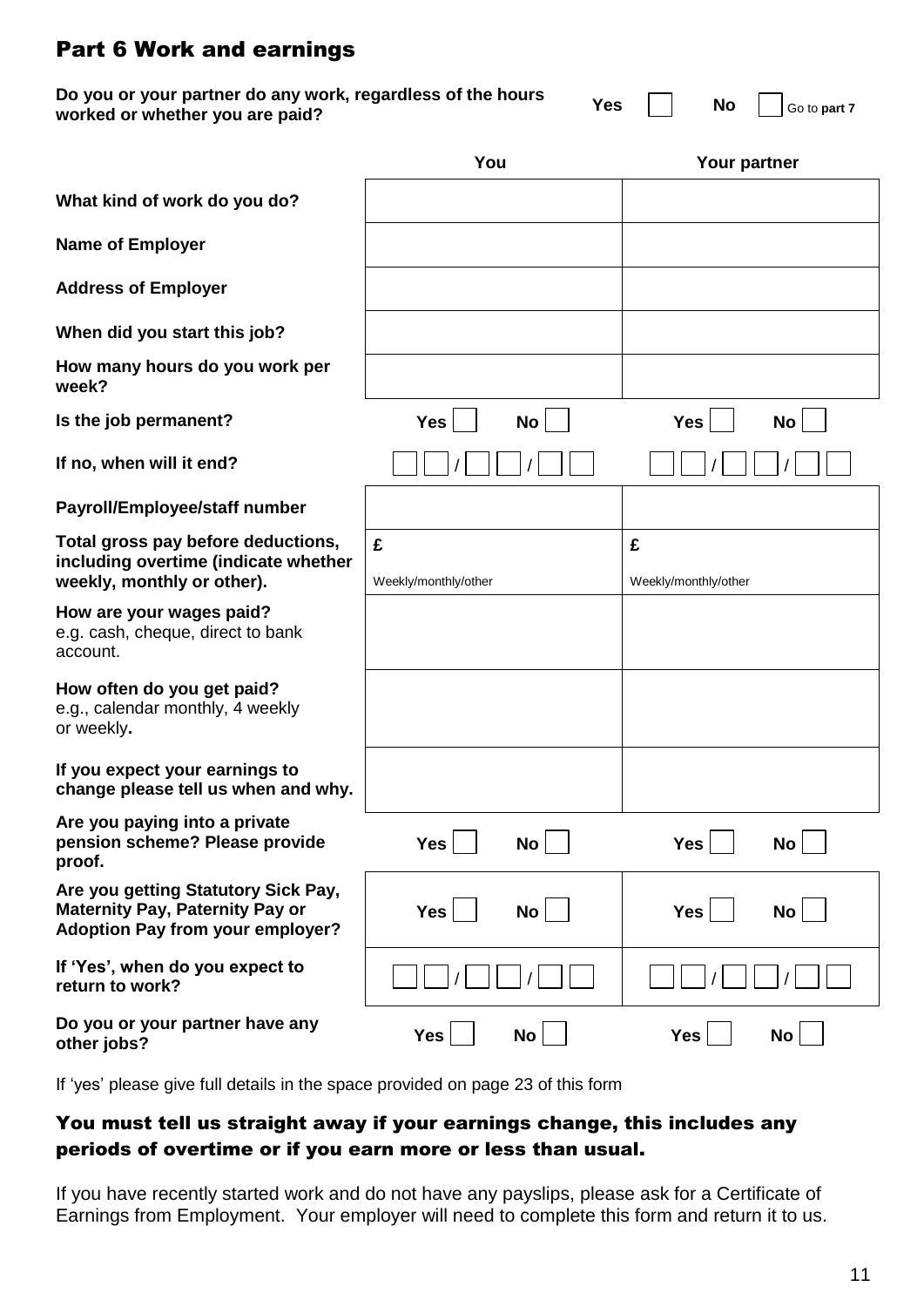# Part 6 Work and earnings continued ……….

### **SELF EMPLOYMENT**

|                                                                           |            | You          |            | Your partner |
|---------------------------------------------------------------------------|------------|--------------|------------|--------------|
| Are you or your partner self                                              | <b>Yes</b> |              | <b>Yes</b> |              |
| employed?                                                                 | <b>No</b>  | Go to part 7 | <b>No</b>  | Go to part 7 |
| If you or your partner are self employed please complete the boxes below. |            |              |            |              |
|                                                                           |            | You          |            | Your partner |
| What kind of work do you do?                                              |            |              |            |              |
|                                                                           |            |              |            |              |

**Business Name**

**When did the business start?** 

**What is the business address?**

| Do you have any business<br>partners? | Yes | $\mathsf{No} \mid$ | Yes | <b>No</b> |
|---------------------------------------|-----|--------------------|-----|-----------|
|                                       |     |                    |     |           |

If 'yes' tell us their names and address

| address                                          |            |           |            |    |
|--------------------------------------------------|------------|-----------|------------|----|
|                                                  |            |           |            |    |
|                                                  |            |           |            |    |
|                                                  |            |           |            |    |
|                                                  | Postcode   |           | Postcode   |    |
| How many hours a week do you<br>usually work?    |            |           |            |    |
| Do you get a New Enterprise<br><b>Allowance?</b> | <b>Yes</b> | <b>No</b> | <b>Yes</b> | No |
| If 'yes' how much and how often?                 | £          |           | £          |    |
| Do you pay into a private<br>pension scheme?     | <b>Yes</b> | <b>No</b> | <b>Yes</b> | No |
|                                                  |            |           |            |    |

Postcode Postcode Postcode

If 'yes' how much and how often? **£ £**

You must provide your latest available trading accounts. If you do not have these, you must provide a detailed breakdown of all income and expenditure for the last six months trading. Alternatively, you can complete a self employed earnings form which you can obtain from the Benefits Section.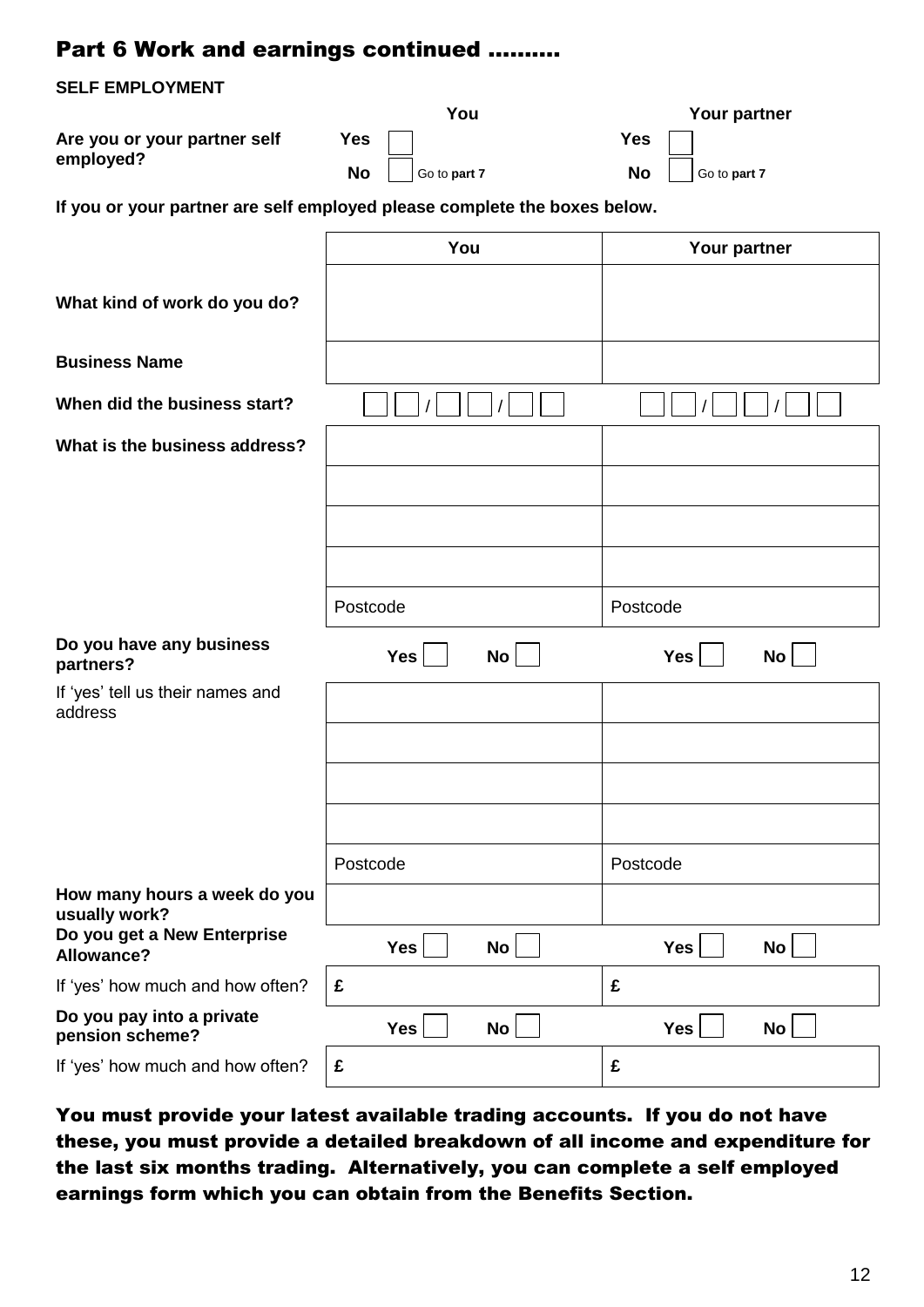## Part 7 About capital, savings and investments

**Do you or your partner have any bank, building society** Yes **or Post Office accounts?** If 'yes', please give details below

| Name of Bank                     | Whose name is the<br>account in? | What is the<br>account number? | Account<br>balance |
|----------------------------------|----------------------------------|--------------------------------|--------------------|
| Example: NatWest current account | Partner's name                   | 12345678                       | Overdrawn          |
|                                  |                                  |                                |                    |
|                                  |                                  |                                |                    |
|                                  |                                  |                                |                    |
|                                  |                                  |                                |                    |
|                                  |                                  |                                |                    |
|                                  |                                  |                                |                    |
|                                  |                                  |                                |                    |
|                                  |                                  |                                |                    |

#### **Do you or your partner have any stocks or shares?** Yes | No |

| ٠<br>$\sim$<br>г |  |  |
|------------------|--|--|
|                  |  |  |

If 'yes', please give details below

| Name of company | Number of shares | Held by | <b>Dividends</b><br>received |
|-----------------|------------------|---------|------------------------------|
| Example: BT     | 225              | Me      | $\frac{y}{\cos}$ / No        |
|                 |                  |         | Yes / No                     |
|                 |                  |         | Yes / No                     |
|                 |                  |         | Yes / No                     |
|                 |                  |         | Yes / No                     |
|                 |                  |         | Yes / No                     |

**Do you or your partner have any National Savings/ Yes | | No Index- linked Savings Certificates or Premium Bonds?** If 'yes', please give details below

| Name                   | Issue type | Amount invested | Date of issue | Held by |
|------------------------|------------|-----------------|---------------|---------|
| Example: Premium Bonds |            | £100            | 19 July 1978  | Partner |
|                        |            |                 |               |         |
|                        |            |                 |               |         |
|                        |            |                 |               |         |
|                        |            |                 |               |         |
|                        |            |                 |               |         |

**Do any of your savings or investments include:**

- **Money from the sale of a house, or Yes**
- **Money from a charity? Yes No**

Yes No

**Do you have any savings that are held in cash?**

If 'yes', please give details and amounts on a separate sheet.

We must see evidence of all savings and investments before we can decide how much you can get. You must provide evidence showing all transactions for at least the last two complete months.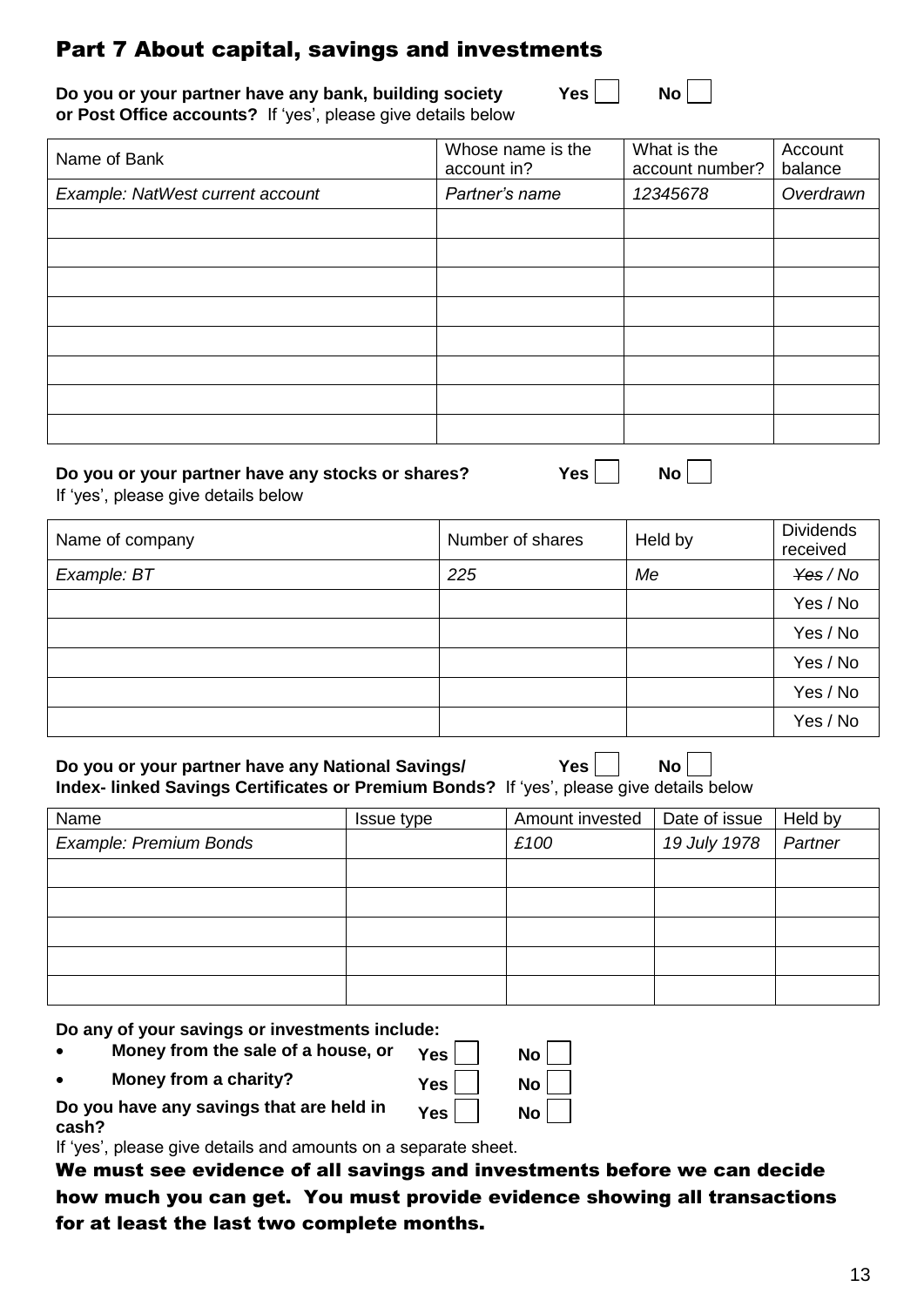## Part 7 About capital, savings and investments continued …………

**Do you or your partner own or partly own No** any property, land, timeshare, other than Yes **Now T** What is the address? **the home you live in, either in the UK or abroad?**

**If you have a mortgage or loan for the above property how much is left to repay?**

**If you receive any rental income from this property please state how much and how £ often it is received.**

**We may ask you for further details regarding this**

### Part 8 Details about your home

**Are you a joint owner or a joint tenant? Are you a joint owner or a joint tenant? No** 

If 'yes', please tell us the full names of the other joint owners or tenants.

|                                                                 | Person 1 |           | Person <sub>2</sub>     | Person 3                             |
|-----------------------------------------------------------------|----------|-----------|-------------------------|--------------------------------------|
| <b>Name</b>                                                     |          |           |                         |                                      |
| <b>Relationship to you</b><br>(for example, father or<br>mother |          |           |                         |                                      |
| Are you living away from home at the moment? No                 |          |           | <b>Yes</b>              | Tell us about it below               |
| Why are you not living at home?                                 |          |           |                         |                                      |
| When did you last live at home?                                 |          |           |                         |                                      |
| When do expect to go back home?                                 |          |           |                         |                                      |
| What is the address of where you are<br>living at the moment?   |          |           |                         |                                      |
|                                                                 |          |           |                         | Postcode                             |
| Have you sublet your home?                                      |          | <b>No</b> | Yes                     | Who lives there now?                 |
|                                                                 |          |           |                         |                                      |
| Do you use your home for business?                              |          | No        | <b>Yes</b>              |                                      |
| Do you own your home or have a<br>mortgage?                     |          |           | <b>Yes</b><br><b>No</b> | Go to Part 11<br>Go to next question |

|   | <b>Postcode</b> |  |
|---|-----------------|--|
|   |                 |  |
| £ |                 |  |
|   |                 |  |
| - |                 |  |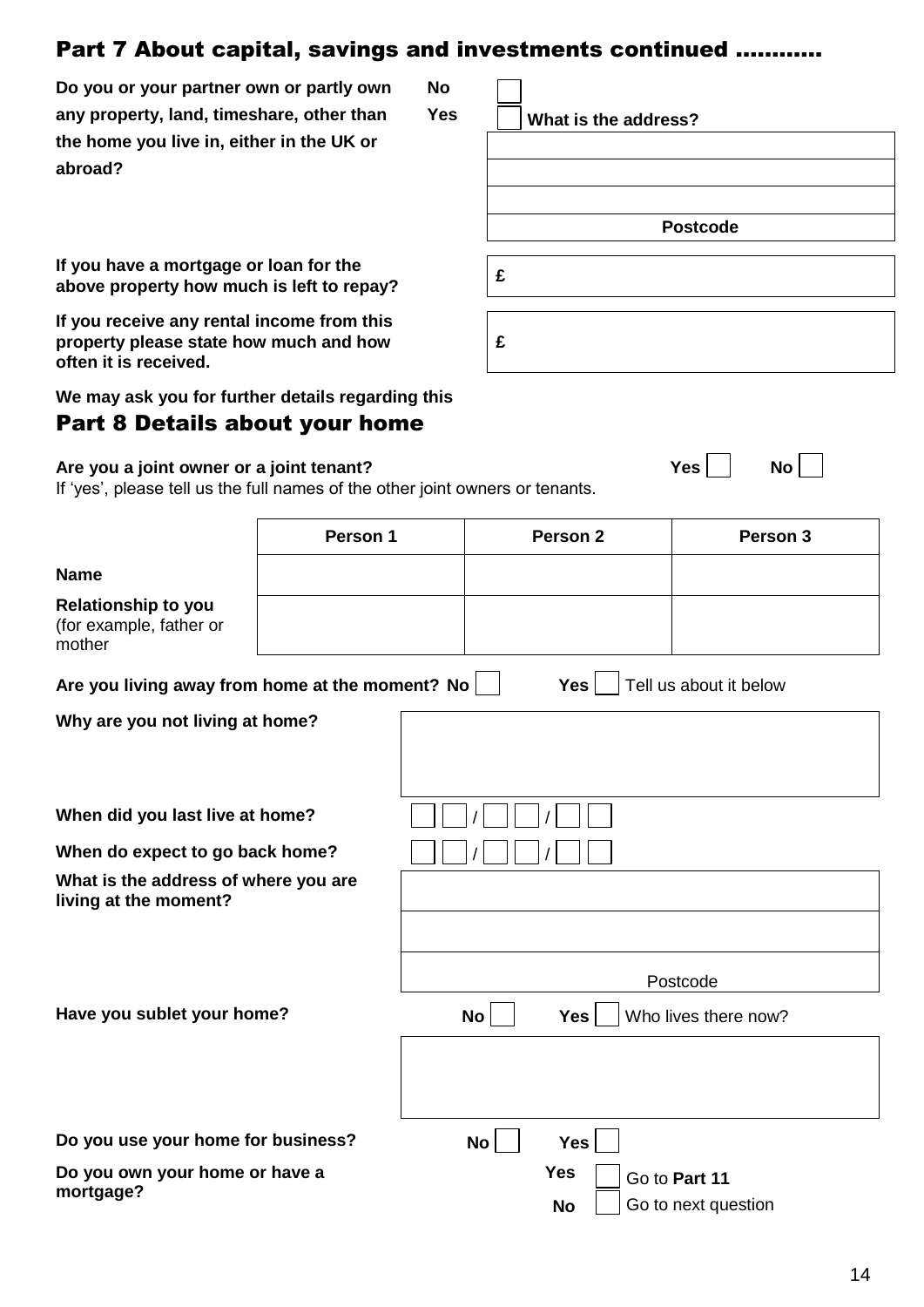# Part 8 Details about your home continued ………..

## **How many rooms are there in the building?**

| Please state the number of:                                                                                                                                                                                                                                                        |                               |                      |                                |                                                              |  |
|------------------------------------------------------------------------------------------------------------------------------------------------------------------------------------------------------------------------------------------------------------------------------------|-------------------------------|----------------------|--------------------------------|--------------------------------------------------------------|--|
|                                                                                                                                                                                                                                                                                    | In the whole house<br>or flat |                      | Used by your household<br>only | Shared with other<br>households                              |  |
| Living rooms                                                                                                                                                                                                                                                                       |                               |                      |                                |                                                              |  |
| <b>Bedrooms</b>                                                                                                                                                                                                                                                                    |                               |                      |                                |                                                              |  |
| Bedsitting rooms                                                                                                                                                                                                                                                                   |                               |                      |                                |                                                              |  |
| <b>Kitchens</b>                                                                                                                                                                                                                                                                    |                               |                      |                                |                                                              |  |
| <b>Bathrooms</b>                                                                                                                                                                                                                                                                   |                               |                      |                                |                                                              |  |
| Separate toilet                                                                                                                                                                                                                                                                    |                               |                      |                                |                                                              |  |
| Other rooms                                                                                                                                                                                                                                                                        |                               |                      |                                |                                                              |  |
| <b>TOTAL</b>                                                                                                                                                                                                                                                                       |                               |                      |                                |                                                              |  |
| Do you have a bedroom which is used overnight by someone who cares<br>for you, your partner, dependant child or non dependant but does not<br>live at your address?<br>If 'yes', we may write to you for more information<br>Do you rent your home from Gravesham Borough Council? |                               |                      | <b>Yes</b>                     | Yes<br><b>No</b><br>Go to Part 11                            |  |
|                                                                                                                                                                                                                                                                                    |                               |                      |                                | Go to next question<br>No                                    |  |
| What sort of building do you live in? Tick one box only.                                                                                                                                                                                                                           |                               |                      |                                |                                                              |  |
| Detached house                                                                                                                                                                                                                                                                     | Semi-detached house           |                      |                                | <b>Terraced house</b>                                        |  |
| Detached bungalow                                                                                                                                                                                                                                                                  | Semi-detached bungalow        |                      |                                | Maisonette                                                   |  |
| Flat in house                                                                                                                                                                                                                                                                      | Flat in block                 |                      |                                | Flat over shop                                               |  |
| Board and lodgings                                                                                                                                                                                                                                                                 | Hostel                        |                      | flat                           | Bedsit, rooms or studio                                      |  |
| Hotel                                                                                                                                                                                                                                                                              | Caravan, mobile home          |                      |                                | Houseboat                                                    |  |
| Other $-$ give details                                                                                                                                                                                                                                                             |                               |                      |                                |                                                              |  |
| If you rent a room, what is your room number, if you have one?                                                                                                                                                                                                                     |                               |                      |                                |                                                              |  |
| If you rent a bedsitting room, where are the cooking facilities and what do they include, such as a<br>cooker, microwave, etc?                                                                                                                                                     |                               |                      |                                |                                                              |  |
|                                                                                                                                                                                                                                                                                    |                               |                      |                                |                                                              |  |
| Where in the property is your room located? Front                                                                                                                                                                                                                                  |                               | Centre               | Rear                           |                                                              |  |
|                                                                                                                                                                                                                                                                                    |                               | Other (please state) |                                |                                                              |  |
| How many floors are there?<br>Using the diagram as a guide,<br>on which floor is your home?                                                                                                                                                                                        |                               |                      |                                | 3rd floor or above<br>2nd floor<br>1st floor<br>Ground floor |  |
|                                                                                                                                                                                                                                                                                    |                               |                      |                                | <b>Basement</b>                                              |  |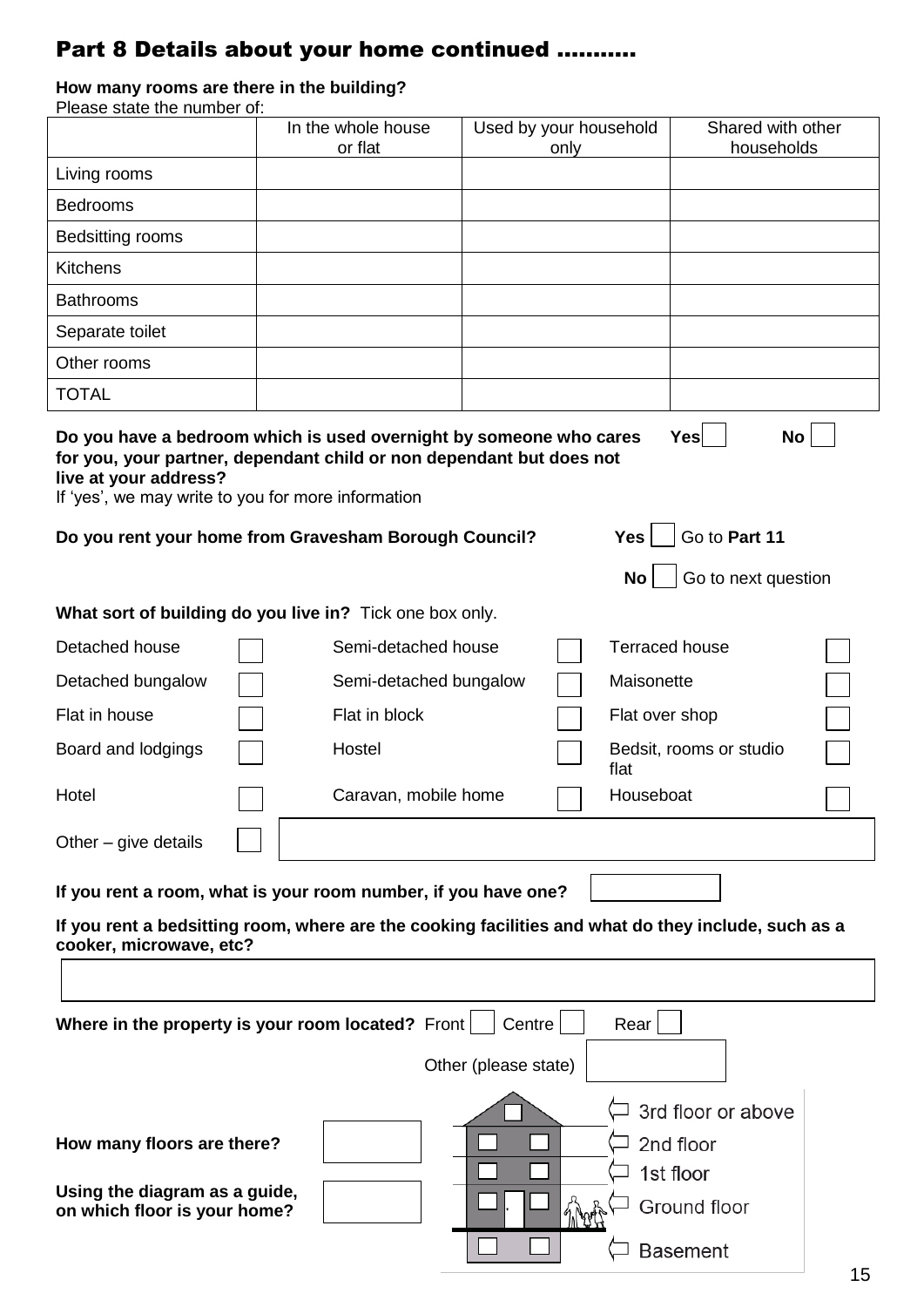| Part 8 Details about your home continued                                                                                                                                                                                                                                   |                                                                                              |  |  |  |  |  |
|----------------------------------------------------------------------------------------------------------------------------------------------------------------------------------------------------------------------------------------------------------------------------|----------------------------------------------------------------------------------------------|--|--|--|--|--|
| Is your landlord resident in this property? Yes                                                                                                                                                                                                                            | <b>No</b>                                                                                    |  |  |  |  |  |
| Was anyone in your household previously responsible for paying<br>rent on this property?<br>If 'yes', please say who.                                                                                                                                                      | <b>Yes</b><br><b>No</b>                                                                      |  |  |  |  |  |
| Do you and your household occupy<br><b>Yes</b><br>only part of the building?<br>No                                                                                                                                                                                         | Where in the building do you live?                                                           |  |  |  |  |  |
| <b>Central Heating</b><br>Does your home have                                                                                                                                                                                                                              | <b>Garage/Parking Space</b><br>Garden                                                        |  |  |  |  |  |
| Is your home let as:<br>Fully furnished<br>Partly furnished                                                                                                                                                                                                                | Minimally furnished<br>Unfurnished                                                           |  |  |  |  |  |
| Who is responsible for internal decorating?                                                                                                                                                                                                                                | Landlord<br>You<br>Not known                                                                 |  |  |  |  |  |
| Who has to pay the Council Tax bill for<br>your home?                                                                                                                                                                                                                      | Landlord<br>You  <br>Not known                                                               |  |  |  |  |  |
| <b>Part 9 Tenancy details</b>                                                                                                                                                                                                                                              |                                                                                              |  |  |  |  |  |
| Is your tenancy (please tick all relevant boxes)<br><b>Assured Shorthold tenancy</b><br>Joint tenancy<br><b>Housing Association</b>                                                                                                                                        |                                                                                              |  |  |  |  |  |
| Date your tenancy/rent started                                                                                                                                                                                                                                             |                                                                                              |  |  |  |  |  |
| Length of current tenancy agreement                                                                                                                                                                                                                                        |                                                                                              |  |  |  |  |  |
| Date you moved in                                                                                                                                                                                                                                                          |                                                                                              |  |  |  |  |  |
| Name of your Landlord                                                                                                                                                                                                                                                      |                                                                                              |  |  |  |  |  |
| <b>Residential address of your Landlord</b>                                                                                                                                                                                                                                |                                                                                              |  |  |  |  |  |
| <b>Name of Managing Agent</b>                                                                                                                                                                                                                                              |                                                                                              |  |  |  |  |  |
| <b>Address of Managing Agent</b>                                                                                                                                                                                                                                           |                                                                                              |  |  |  |  |  |
|                                                                                                                                                                                                                                                                            |                                                                                              |  |  |  |  |  |
| Are you, your partner or your children related to the Landlord /<br>owner of the property you are renting?                                                                                                                                                                 | <b>Yes</b><br>No                                                                             |  |  |  |  |  |
| If 'yes', how are you related?                                                                                                                                                                                                                                             |                                                                                              |  |  |  |  |  |
| Housing Benefit we can pay you.<br>Have you or your partner previously lived in the property prior to being<br>charged rent? We will contact you for more details.                                                                                                         | We must see proof of your tenancy and rent before we can decide how much<br><b>Yes</b><br>No |  |  |  |  |  |
|                                                                                                                                                                                                                                                                            | <b>No</b>                                                                                    |  |  |  |  |  |
| Do you or your partner live in your home as a condition of your job?<br><b>Yes</b><br><b>Yes</b><br><b>No</b><br>If you are aged under 25 and live on your own, have you ever been<br>looked after by Social Services? If 'yes', we may write to you for more information. |                                                                                              |  |  |  |  |  |
| Have you previously lived in a hostel for homeless people for at least<br><b>Yes</b><br><b>No</b><br>three months?                                                                                                                                                         |                                                                                              |  |  |  |  |  |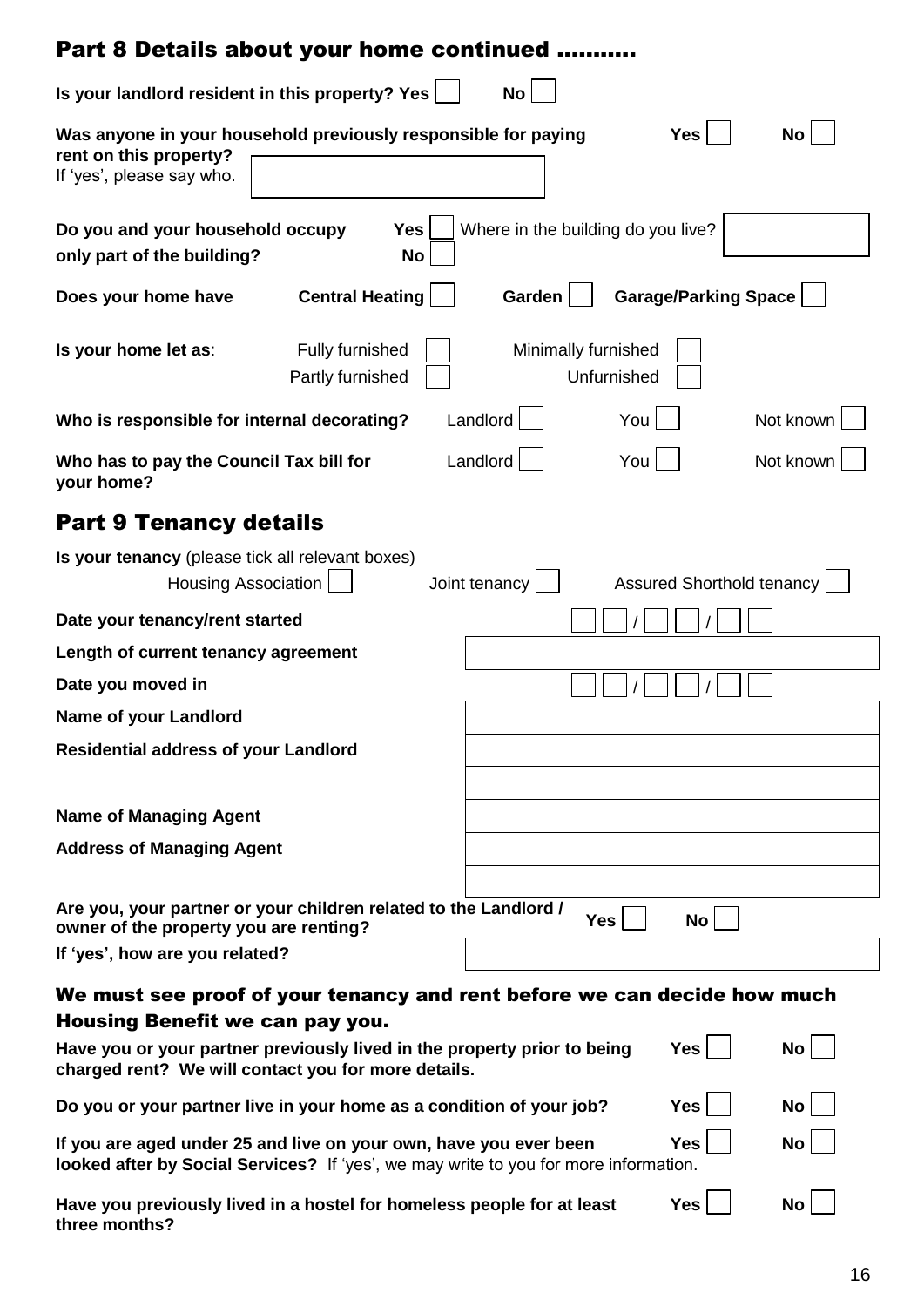# Part 10 Rent details

| How much rent do you pay and how often?                                                                              |                                                                | £          |            |                              | weekly, monthly, 4 weekly (please delete) |
|----------------------------------------------------------------------------------------------------------------------|----------------------------------------------------------------|------------|------------|------------------------------|-------------------------------------------|
|                                                                                                                      | Does anyone else share the rent with you and your partner? Yes |            |            | Tell us the details below No |                                           |
| How much rent do they pay and how often?<br>(For example, every week, every fortnight,<br>every four weeks, monthly) |                                                                |            |            |                              |                                           |
| Has a Fair Rent been registered for your home?<br>If 'yes' please send us the notice of registration                 |                                                                | <b>Yes</b> | No         | Not known                    |                                           |
| Do you have any weeks when you do not have to pay rent?<br>If 'yes', how many in a year?                             |                                                                |            | <b>Yes</b> | No                           |                                           |
|                                                                                                                      | Please provide proof from your landlord to confirm the dates.  |            |            |                              |                                           |
| Are you behind with your rent?                                                                                       |                                                                |            | <b>Yes</b> | No                           |                                           |
| If 'yes', by how much.                                                                                               | £                                                              |            |            |                              |                                           |
| Please provide proof of your rent arrears.                                                                           |                                                                |            |            |                              |                                           |
| Are water charges included in your rent?                                                                             |                                                                |            | <b>Yes</b> | No                           | Not known                                 |
| If 'yes', how much is this?                                                                                          |                                                                | £          |            |                              | weekly, monthly, 4 weekly (please delete) |
| If water charges are paid separately by you, please supply your current bill                                         |                                                                |            |            |                              |                                           |

### **Are any of the following included in your rent**? Please tick all that apply.

|                                  | <b>Yes</b> | <b>No</b> | Amount if known (£) |
|----------------------------------|------------|-----------|---------------------|
| Heating                          |            |           |                     |
| Lighting                         |            |           |                     |
| Hot water                        |            |           |                     |
| Power for cooking                |            |           |                     |
| Cleaning of room(s)              |            |           |                     |
| Porter/Caretaker                 |            |           |                     |
| Gardening                        |            |           |                     |
| Garage or parking space          |            |           |                     |
| Communal cleaning                |            |           |                     |
| <b>Support Services</b>          |            |           |                     |
| Other services - please<br>state |            |           |                     |
| Council Tax                      |            |           |                     |
| Meals *                          |            |           |                     |

If 'yes' to Meals, which of the following applies: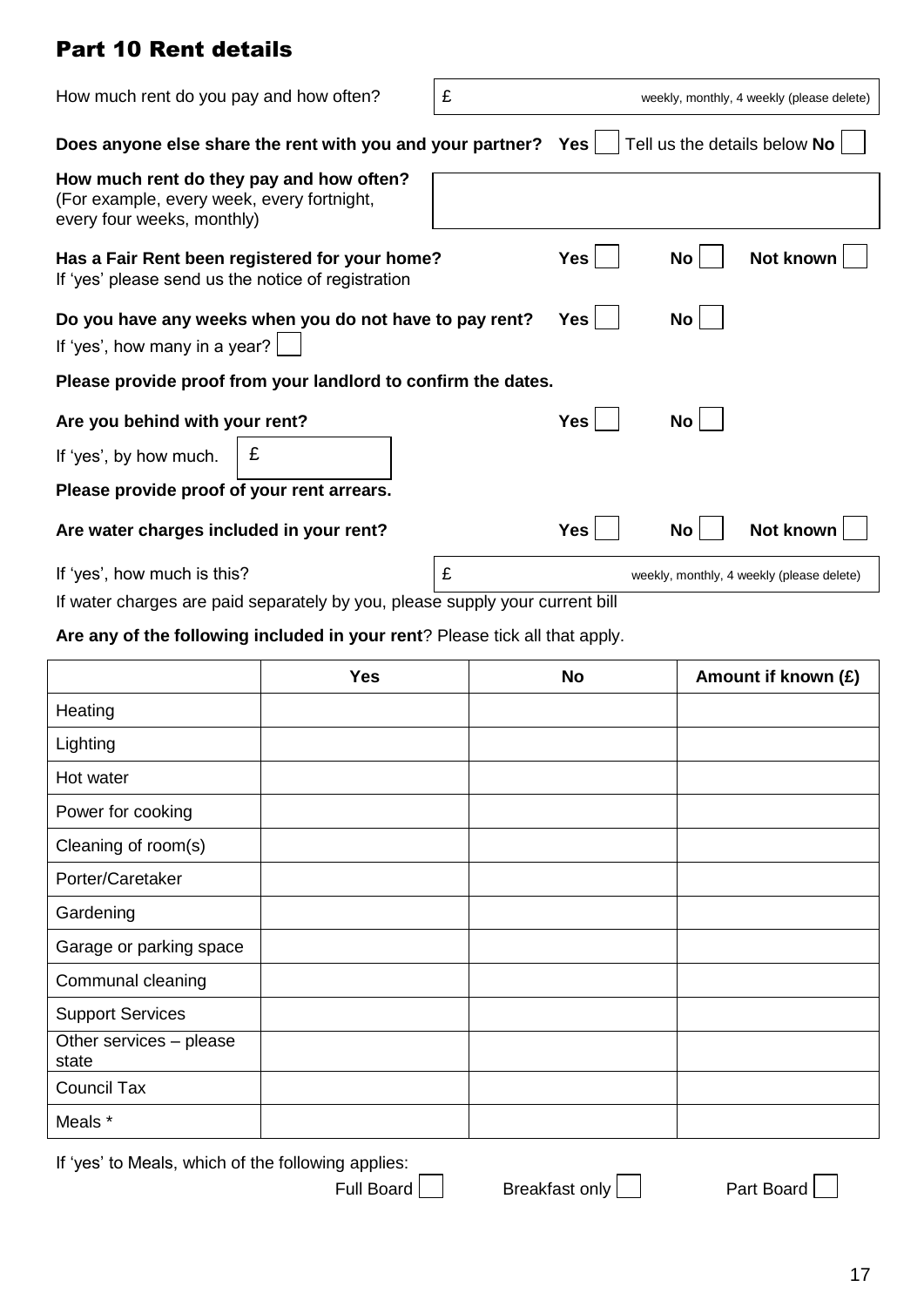# Part 11 Backdating

We can usually pay benefit / reduction from the Monday after the day we receive your claim. Sometimes we can pay benefit / reduction from an earlier date if you have good reason for not claiming earlier. If you want us to consider paying your benefit / reduction from an earlier date, tell us when you want benefit / reduction from and why you did not claim earlier.

| Date you want to claim benefit / reduction from                                                                                                                                                                                                                                                                        |             |  |  |  |  |  |  |
|------------------------------------------------------------------------------------------------------------------------------------------------------------------------------------------------------------------------------------------------------------------------------------------------------------------------|-------------|--|--|--|--|--|--|
| For this earlier period, were your circumstances the same as on this form? Yes<br><b>No</b>                                                                                                                                                                                                                            |             |  |  |  |  |  |  |
| Your reason(s) must cover the period from the date you want your claim backdated to until the date<br>you ask us to backdate it. Please ensure you sign and date this entry.                                                                                                                                           |             |  |  |  |  |  |  |
| <b>Important Note:</b><br><b>Housing Benefit/Council Tax Reduction</b><br>The period for which backdated benefit/reduction can be awarded is limited to one month before the date of<br>claim for people of working age, and three months for people who have attained the qualifying age for state<br>pension credit. |             |  |  |  |  |  |  |
| <b>Signature</b>                                                                                                                                                                                                                                                                                                       | <b>Date</b> |  |  |  |  |  |  |

# Part 12 Discretionary Housing Payments – Extra Help

**We can give help in addition to Housing Benefit where we consider you need additional help to meet the shortfall in your housing costs. These payments are called Discretionary Housing Payments and will usually be made for a limited period of time as they are subject to a cash limited budget.**

**To qualify for this help:**

You must receive Housing Benefit, and/or

The Housing Benefit you receive must be less than the rent you are charged. The rent in these cases will not include charges such as water charges, fuel costs and food, and We must be satisfied that you require extra help with your housing costs.

**You cannot apply for a Discretionary Housing Payment until your Housing Benefit has been worked out.**

**If you wish to make a claim, please contact our Customer Services Section by telephone on 01474 33 77 10 or by visiting our Enquiry Desk at the Civic Centre.**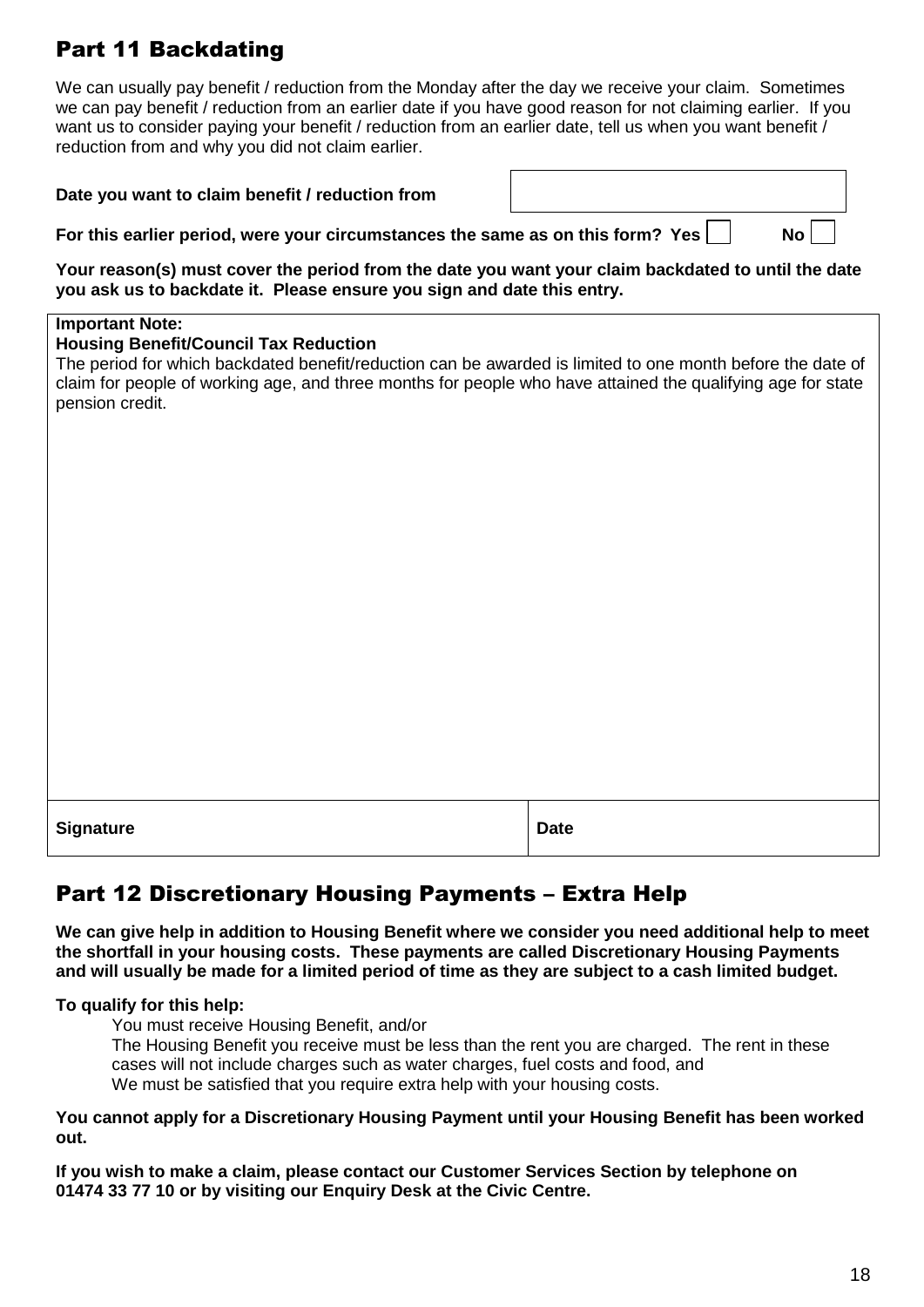# Part 13 Payment choices

If you are awarded Council Tax Reduction, we will credit this to your Council Tax account.

If you are a Council tenant, we will pay your Housing Benefit direct to your rent account.

### **Tenants of registered social landlords and registered charities (please sign and date below)**

If you are the tenant of a registered social landlord (for example a housing association) or registered charity you can normally choose to have your benefit paid direct to your landlord.

If you want us to pay your Benefit to your landlord tick here  $\vert \cdot \vert$  then read and sign the declaration below.

Please pay my benefit to my landlord. I understand that:

- I must always tell you about any changes in my circumstances;
- If I do not tell you about any changes in my circumstances and my benefit is overpaid as a result, I will have to pay back the overpayment even if payments were not paid to me directly; *and*
- I may be prosecuted if I do not tell you about any changes to my circumstances.

| Signature | Date |  |
|-----------|------|--|
|           |      |  |

### **Local Housing Allowance claims**

#### **Tenants of private landlords making a new claim or changing address**

If you live in privately-rented accommodation (that is where the landlord is not a registered social landlord or charity) and make a claim or change address you will have your benefit paid to you by BACS payment into a suitable account. In these circumstances your benefit is worked out under the Local Housing Allowance rules.

#### **Please ensure you complete your bank or building society account details below so that we can pay your benefit by BACS.**

| Name of bank or building<br>society                    |  |
|--------------------------------------------------------|--|
| <b>Address</b>                                         |  |
|                                                        |  |
|                                                        |  |
| What name is the account in?                           |  |
| <b>Account number</b>                                  |  |
| Sort code                                              |  |
| <b>Roll number</b><br><b>Building society accounts</b> |  |

If you think that having your Local Housing Allowance paid direct to you will cause serious difficulties, we may, in limited circumstances, be able to pay it to your landlord. Before we can do this we will need to decide if you are having or are likely to have problems paying your rent and managing your money.

If you want us to consider making payments to your landlord please tick here  $\vert \ \vert$  and we will send you a further form to complete. We will still normally make the initial payments of benefit to you while we are deciding whether we can pay your landlord your benefit.

If your rent arrears total 8 weeks or more then we will make the initial backdated award payable to your landlord.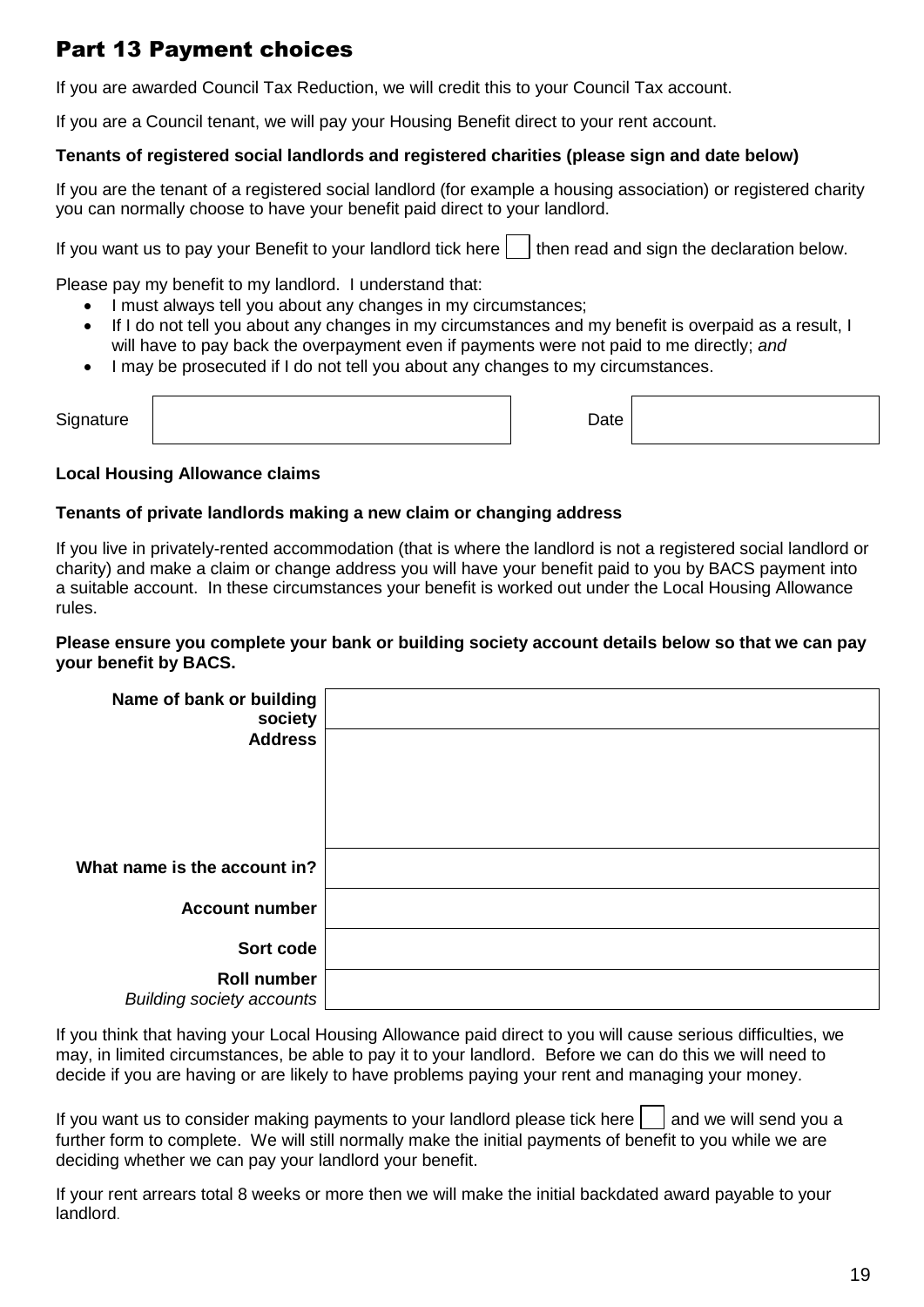# Part 14 Authority to speak to a third person

You may give us permission to discuss this claim with a friend or family member.

Please tell us their name and their relationship to you and also their contact details.

| <b>Name</b> |                                                              |                  | Relationship |           |                                          |
|-------------|--------------------------------------------------------------|------------------|--------------|-----------|------------------------------------------|
|             | Contact details i.e. telephone number                        |                  |              |           |                                          |
| Capital     | What information do you want them to have access to?<br>Rent | Claim processing | All          | Household | Income<br>Payment made or due to be paid |

**Please note they may be asked security questions**

**You will need to renew this authority with each new form you complete if you want the arrangement to continue.**

**This does not give them the authority to act for you. Only an appointee or your power of attorney can act on your behalf.**

# Part 15 Sharing Information with your Landlord or Agent

Where we have decided to pay your landlord or the appointed agent direct, we can discuss with them any issues relating to the payments that they receive or any overpayment that we are asking them to repay. **We can do this without your written consent.**

Sometimes sharing information with your landlord or an appointed agent can help speed up the processing of your claim, which reduces the risk of you falling behind with your rent. However, because the information we hold about you is confidential, we need your permission to do this. Landlord or Agents generally ask:-

- Whether or not you have made a claim
- If we are making payments to you
- If we require any additional information and if so what the information is.

Sometimes the delay can be because we require information from them, especially if it relates to the property or information about your tenancy.

We will need your consent to disclose this information.

If you are happy for us to discuss information about your claim with your landlord or appointed agent then please sign the declaration below.

#### **I give permission to share my information about the progress of my Housing Benefit claim with my landlord or their representative/agent.**

Signature **Date** 

If you later decide that you are not happy for your landlord or appointed agent to have access to this information, then you must write to us to withdraw your consent.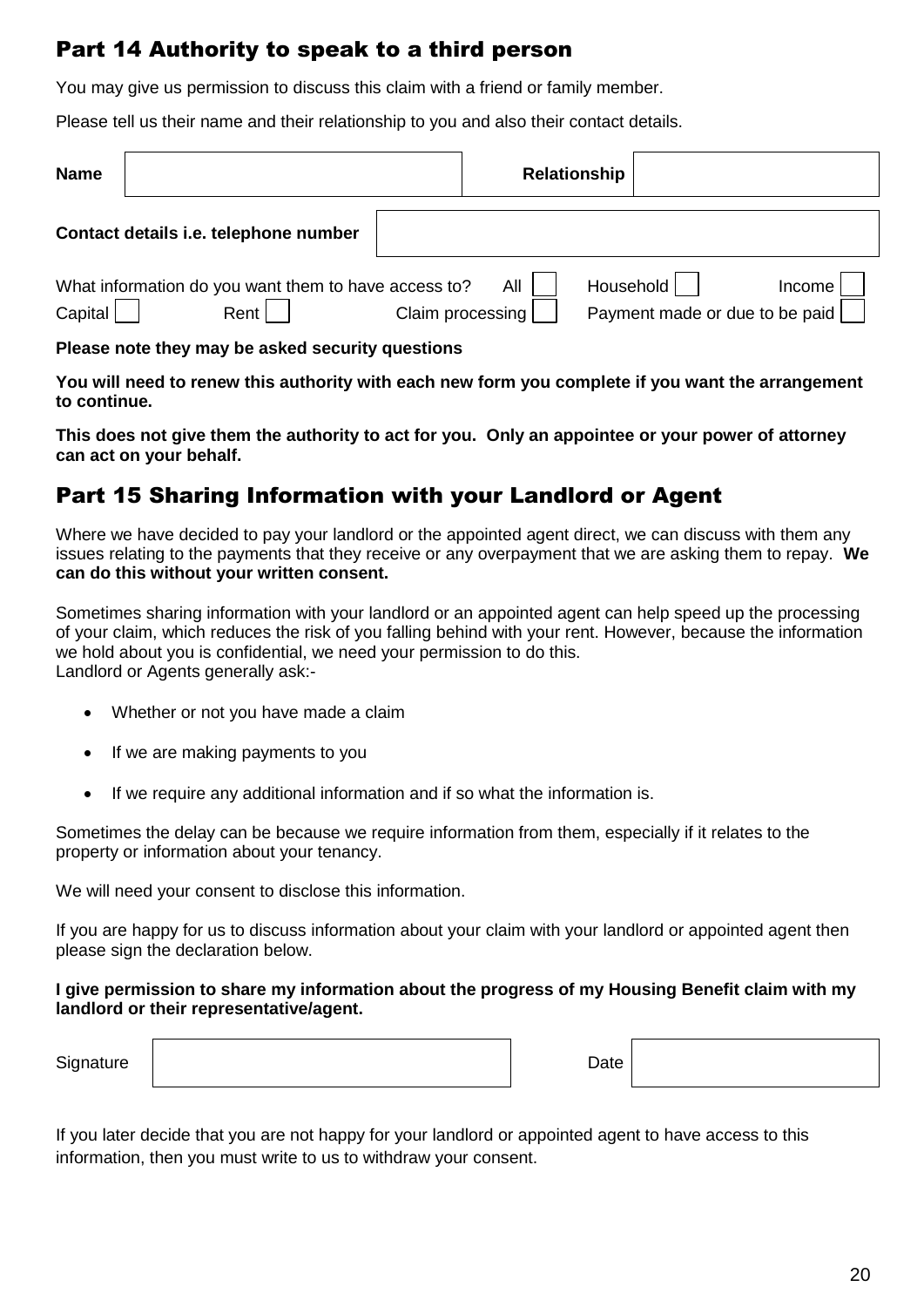# Part 16 Declaration (please sign and date)

Please read these statements carefully and sign below. If you have a partner, they must also read the completed claim form and sign the declaration. We cannot deal with your claim if you haven't signed it.

I understand the following:

- If I give information that is incorrect or incomplete, you may take action against me.
- You will use the information I have given you to process my claim for Housing Benefit, Council Tax Reduction or Second Adult Rebate. You may verify some of the information with other departments within the council. You may use the information provided in order to update other departments within the Council, such as Council Tax, Housing etc.
- I authorise you to make any necessary enquiries to check the information in this form. This includes contacting my bank, building society, employer, pension provider, Her Majesty's Revenue and Customs, Department for Works and Pensions (DWP) and other local authorities.
- You may use information I have given you in connection with this and any other claim for Social Security benefits that I have or may make. You may give some information to other government organisations and credit reference agencies to prevent and detect fraud and error.
- My personal information may be shared with the Council housing section or third parties, to provide information on financial assistance for repairs, improvements such as energy efficiency and any grant applications to make my home suitable to meet my needs.
- That the Council will award a Single Person Discount to my Council Tax account if I declare I am the sole occupant over 18 and liable to pay Council Tax. I understand that I must inform the Council promptly if my circumstances change and if I do not then it may lead to a penalty of £70 or criminal prosecution.

I understand that I have a legal responsibility tell the Benefits Section at Gravesham Borough Council straightaway if I have a change in my circumstances which might affect my claim. If I do not let them know or if I give incorrect or incomplete information, I understand it may result in legal action being taken against me, which may lead to a prosecution or a penalty.

### I declare that the information I have given on this form is correct and complete. I understand that I must tell you immediately of any changes in circumstances even if I am not sure if a change may affect my claim.

| Your Signature              | Date |  |
|-----------------------------|------|--|
| Your Partner's<br>Signature | Date |  |

**If you have completed this form for someone else please complete and sign the declaration overleaf.**

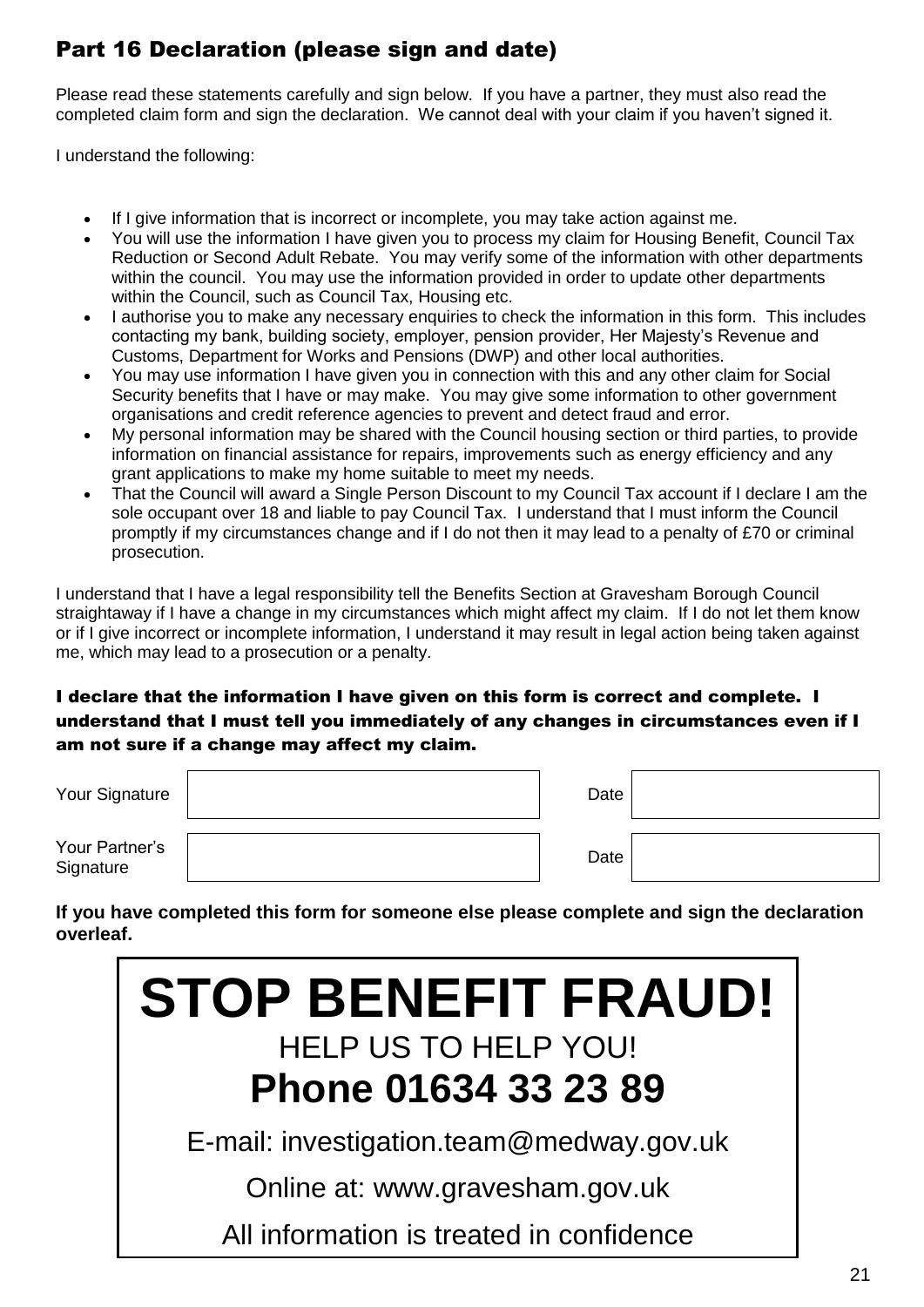### Forms filled in by someone who is not the person claiming

The section below must be filled in **if someone has filled in the application form for you.** This includes an agent, appointee, relative or friend.

| I have filled in this form on behalf of |  |
|-----------------------------------------|--|
| As they cannot fill in the form because |  |
| My name is (block capitals)             |  |
| My relationship to the person applying  |  |

As far as possible, I have confirmed with the person applying that the answers I have written on this form are correct.

**Signature:** 

| Date |  |
|------|--|
|      |  |

**For office use only: If you filled in this form and are a GBC employee, tick this box**

## Part 17 Equality

The Race Relations Amendment Act (2000) says that we need to make sure that we deal with everyone equally and fairly. It would help us to know your ethnic background, so that we can make sure our services meet your needs. We will only use this information as the law allows.

Please choose one from section 1 to 5, and then tick the box that best describes your cultural background.

| 1                                                                                | <b>Black or black British</b> |
|----------------------------------------------------------------------------------|-------------------------------|
| <b>White</b>                                                                     | $\overline{\mathbf{4}}$       |
| <b>British</b>                                                                   | Caribbean                     |
| Irish                                                                            | African                       |
| Any other white background                                                       | Any other black background    |
| (Please tell us)                                                                 | (Please tell us)              |
| <b>Mixed</b>                                                                     | 5                             |
| $\mathbf{2}$                                                                     | <b>Asian or Asian British</b> |
| White and black Caribbean                                                        | Indian                        |
| White and black African                                                          | Pakistani                     |
| White and Asian                                                                  | Bangladeshi                   |
| Any other mixed background                                                       | Any other Asian background    |
| (Please tell us)                                                                 | (Please tell us)              |
| 3<br>Other ethnic groups                                                         |                               |
| Chinese<br>Afghan<br>Kurdish<br>Roma<br>Any other background<br>(Please tell us) |                               |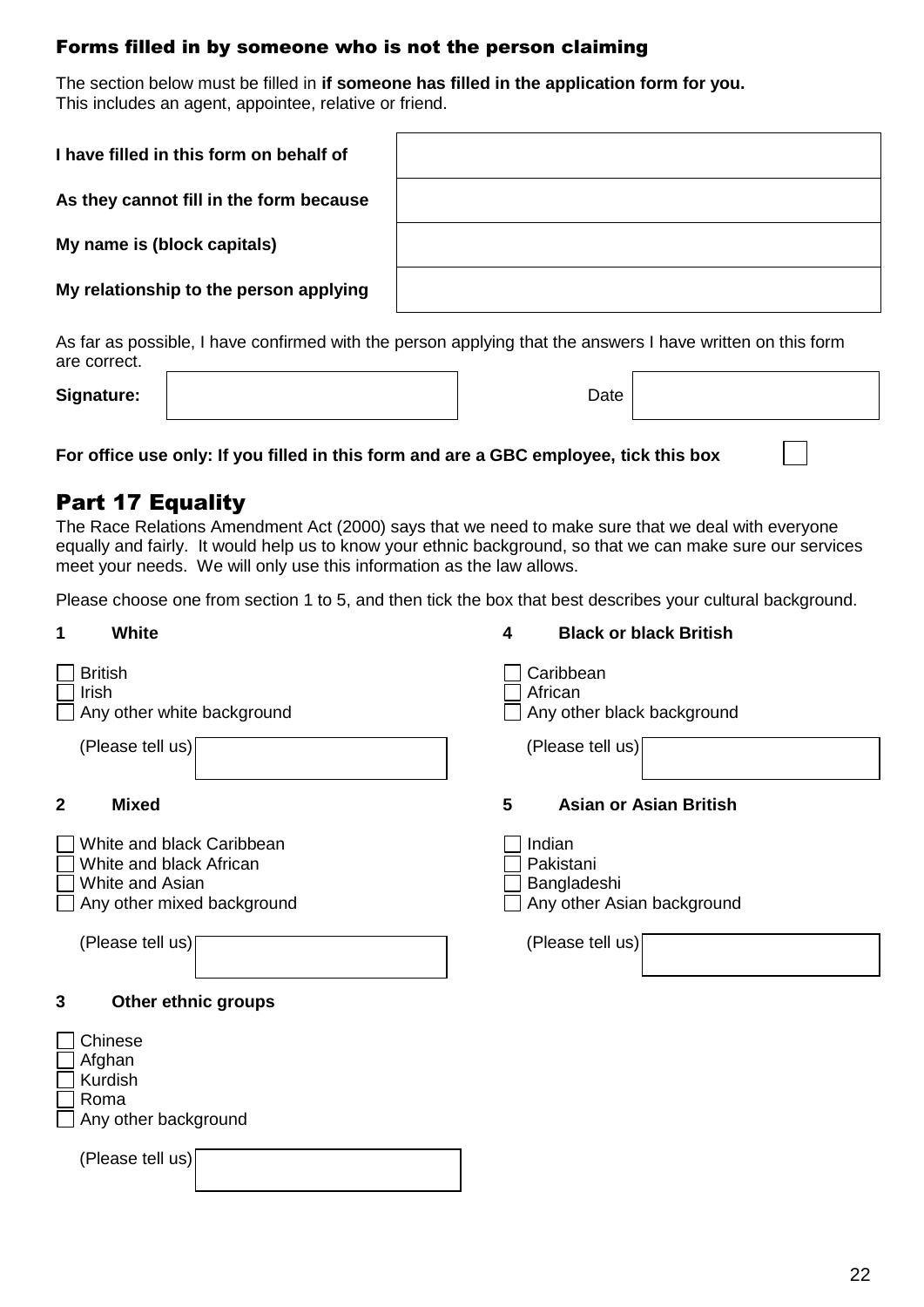### **Information**

We normally start paying benefit / reduction from the Monday after we receive your claim form. You may ask us to backdate a late claim if you have a good reason for not sending in a form earlier. If you think you have a good reason, please complete Part 11. You will have to show that no one else could have helped you (for example, your partner) throughout the whole period that you are claiming for.

We keep the information you give us electronically. This information will be held securely and we use this only for the purposes allowed under the Data Protection Act.

The information collected, on this form and from supporting evidence, by Gravesham Borough Council will be used to process your Housing Benefit and Council Tax Reduction claims.

Gravesham Borough Council is proactive in preventing fraud and error in the benefit system. In order to do this the Council will use the information you supply when claiming benefits and discounts and match this data with other data holders. This includes Internal Departments, The Department for Work and Pensions (DWP), Her Majesties Revenues and Customs (HMRC), other Local Authorities and credit reference agencies.

We may check information provided by you, or information about you provided by a third party, with other information held by us. We may also get information from certain third parties, or give information to them to check the accuracy of the information, to prevent or detect crime, or to protect public funds in other ways, as permitted by law. Fraud Investigations could possibly include checks on declared cohabiters.

We will not disclose information about you to anyone outside Gravesham Borough Council or use the information about you for other purposes unless law permits us to.

#### **Anything else you need to tell us**

Please use this space to tell us anything else you think we should know about. Use a separate sheet of paper and attach it to this form if you need to.

If you are sending any separate sheets of paper with this form, tell us how many.